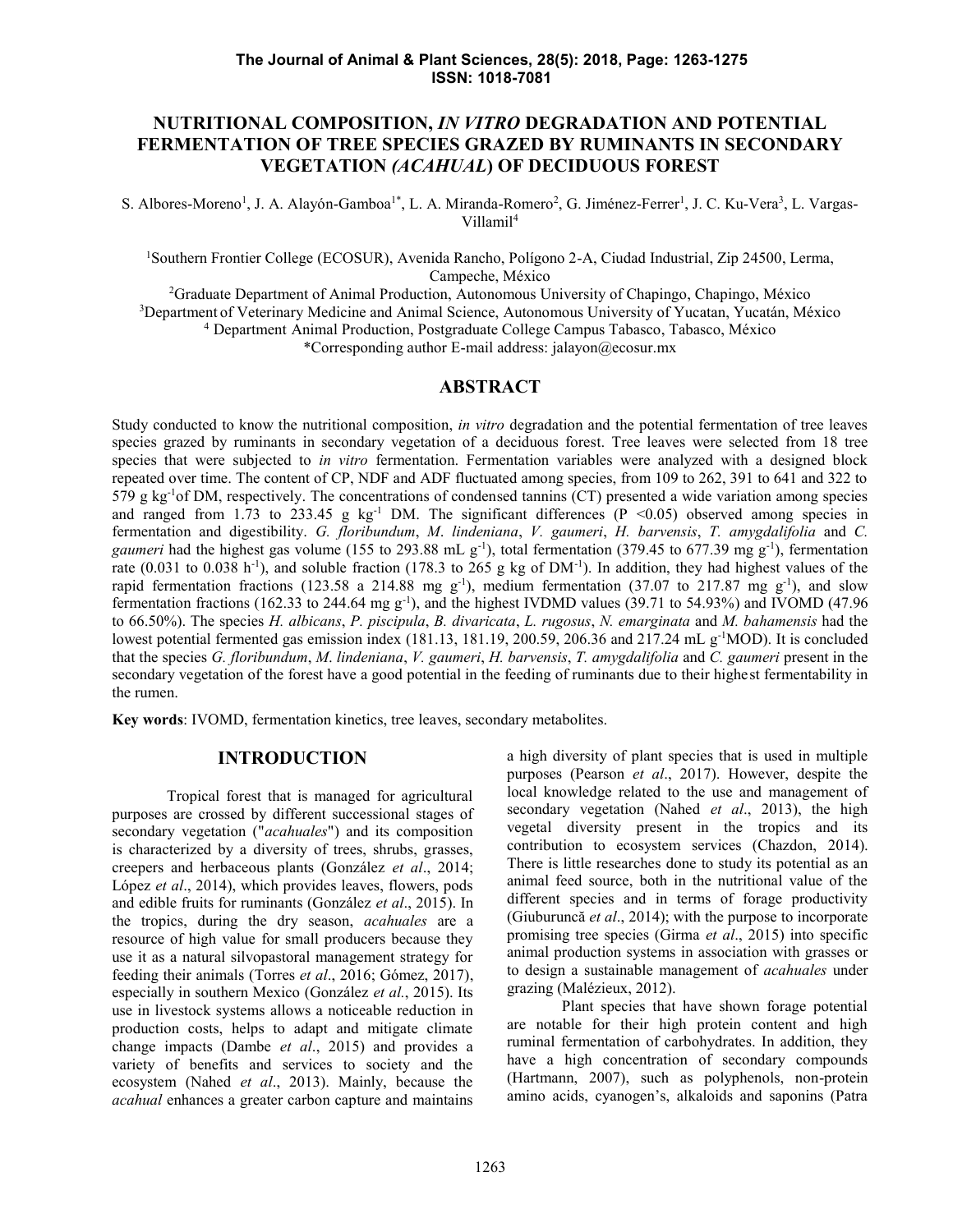and Saxena, 2010). The concentration of these compounds varies among the species of plants according to the edaphic and climatic characteristics, and on the time harvested of the year (Bodas *et al.*, 2008). Although it is not entirely clear what is the implications of secondary compounds on ruminant feed (Patra and Saxena, 2010), they have been shown to modulate microbial populations in the rumen (Bodas *et al*., 2012). Allowing an improvement in the fermentation and the use of nitrogen (N), and increase in the productivity of the Neomillspaughia animals (Piñeiro *et al*., 2016). Therefore, it is essential to evaluate the effect of the secondary metabolites and identify the main nutritional components that determine the digestibility and the *in vitro* fermentation characteristics, as indicators of the nutritional value of the beneficial plant species that consumed by cattle under grazing in the *acahuales*. In this study, it is hypothesized that plant species that have a high content of secondary metabolites and cell wall compounds will maintain less fermentation and *in vitro* organic matter digestibility. So that the objective of the study was to evaluate the nutritional composition, the *in vitro* degradation and potential fermentation of 18 tree species consumed by cattle under free grazing in a deciduous forest.

# **MATERIALS AND METHODS**

**Plant selection:** Plant material was collected from 14 cattle ranches that representing 20% of the total production units located in the town of Tenabo, Campeche, Mexico. The ranches were chosen at random and permission was requested from the owners through a ether community assembly where the objective of the study. community assembly where the objective of the study was announced. The participating ranches were located among the meridians  $90^\circ 03'10''$  and  $90^\circ 29'26''$  west longitude and among 19 ° 48 '30 " and 20 ° 08' 44" north latitude. In this region the predominant climate is warm semi humid, with annual average temperature and precipitation of 27.3 °C and 1200 mm as described by García (1973). The predominant vegetation is deciduous forest and the height of the trees varies among 6 and 12 meters (Miranda and Hernández, 1963) and their diameters among 10 and 30 cm as mentioned by Flores and Espejel (1994). The abundant species in this type of forest are *Acacia gaumeri*, *Alvaradoa amorphoides*, *Bursera simaruba*, *Caesalpinia gaumeri*, *Cohniella yucatanensis*, *Ceiba aesculifolia*, *Diospyros cuneata*, *Gymnopodium floribundum*, *Hampea trilobata*, *Jatropha gaumeri*, *Neomillspaughia emargiata*, *Parmentiera aculeata*, *Piscidia piscipula*, *Randia longiloba*, *Sideroxylon americanum*. These tree species were also reported in earlier literature (Flores and Espejel, 1994), as species in the secondary vegetation.

The plant material collections were carried out during the rainy season (August to October 2015) and to obtain the material, one kilometer transects were

established in each sampling unit (ranch) as reported by Jansson (2001). In each transect, the voluntary intake of five adult cows was monitored. In each cow, the selection and consumption of the species were observed during the grazing time and samples were taken from the leaves selected by the animals. Additionally, in each transect, botanical samples were obtained for the identification of the species in the herbarium. From the total tree species selected by cows, young and mature leaves of *Neomillspaughia emargiata*, *Tabernaemontana amygdalifolia*, *Piscidia piscipula*, *Gymnopodium floribundum*, *Havardia albicans*, *Lonchocarpus rugosus*, *Guazuma ulmifolia*, *Lysiloma latisiliquum*, *Luecaena leucocephala*, *Pithecellobium albicans*, *Haematoxylum campechianum*, *Mimosa bahamensis*, *Bursera simaruba*, *Caesalpinia gaumeri*, *Helicteres barvensis*, *Machaonia lindeniana*, *Vitex gaumeri*, and *Bauhinia divaricata* were selected due to their highest consumption by animals. Leaves samples were dried at 60 ° C for 48 hours and ground in a hammer mill Willey at a particle size of 1 mm.

# **Nutrient Analysis**

**Chemical analysis:** Total nitrogen content (N) of each forage sample was determined by combustion on a LECCO CN-2000 analyzer (Series 3740; LECCO Corporation); and organic matter (OM) by combustion of the samples in muffle at  $600 \degree$  C for 6 h (AOAC, 2006). The neutral detergent fiber (NDF), acid detergent fiber (ADF), hemicellulose, cellulose and lignin were measured according to Van Soest *et al*. (1991) and ethereal extract (EE) by AOAC method (AOAC, 2006). condensed tannins were determined by spectrophotometry of the methanolic extracts of the samples where Catechin (5mg / mL) was used as a standard (Makkar *et al*., 2007). The determination of saponins was performed qualitatively from the aqueous extracts and using pure saponin as standard (Makkar *et al*., 2007). Cyanogenic glycosides and alkaloids were determined according to the technique described by Rosales (1989). An extraction was performed by adding 30 ml of a 9: 1 mixture of methanol-water, taking the lower or polar phase, and the Wagner reagent was used to identify the cocaine hydrochloride, tertiary ammonium and quaternary alkaloids.

*In vitro* **gas production:** *in vitro* gas production was determined using the gas production technique proposed by Menke and Steingass (1988) and modified by Theodorou *et al*. (1994). Experimental treatments were the leaves of the 18 tree species collected with six replicates per treatment. In each treatment 500 mg of dry and ground leaves and 90 mL of the ruminal inoculum were placed in amber bottles of 125 mL capacity. The bottles were kept under constant  $CO<sub>2</sub>$  flow and tightly sealed with rubber stopper and aluminum ring as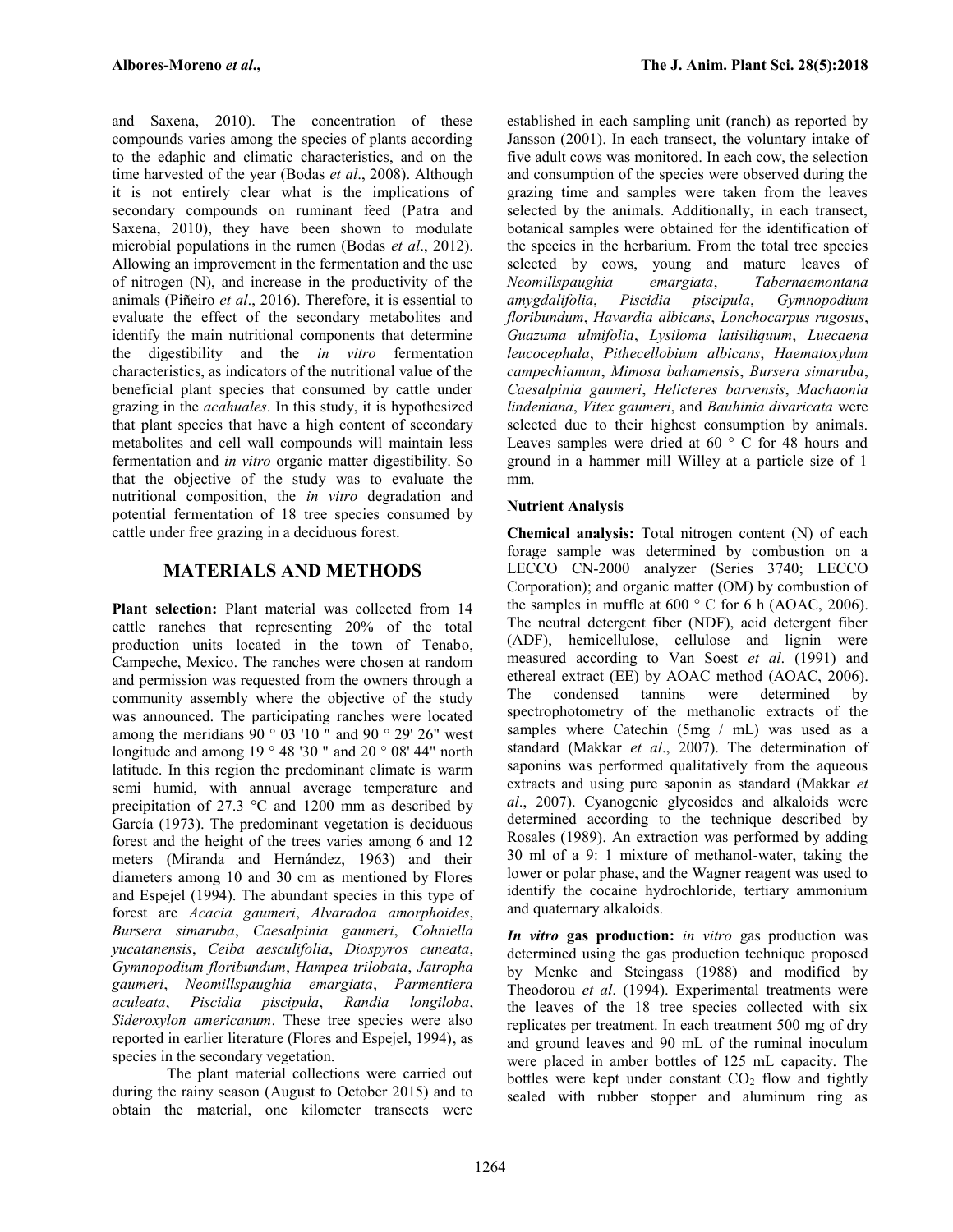described by Theodorou *et al*. (1994) and placed in a water bath at 39 °C. The gas pressure was measured with a manometer (Metron, Mode: 63100, Mexico) at 0, 2, 4, 6, 8, 12, 16, 20, 24, 30, 36, 42, 48, 60 and 72 h of incubation (Blümmel and Ledzien, 2001). The gas pressure values were transformed to gas volume by a linear regression equation:  $V = (P + 0.0186) (0.0237)^{-1}$  as reported by Elmasry *et al*. (2016). The ruminal inoculum consisted of a ruminal fluid (RF) sample of three Holstein cattle (450 kg of live weight) supplied with cannulas in their rumen and fed with a diet composed of 30% concentrated, 35% of *Avena sativa* straw and 35% *Medicago sativa*. Before the extraction of ruminal fluid, the animals were fasted for 14 hours. Then the ruminal fluid was filtered through eight layers of gauze and mixed of 1:9 ratios with a reduced mineral solution (Menke and Steingass, 1988; Krishnamoorthy *et al*., 2005).

*In vitro* **gas fermentation kinetics and fermentable fractions:** The maximum gas volume  $(mV; mL g^{-1})$ , the fermentation rate  $(S; h^{-1})$  and the delay phase  $(L; h^{-1})$  of gas production was estimated with the logistic model Vo  $=$  mV/ (1+ e <sup>(2-4k (t-L)</sup>) (Schofield and Pell, 1995), and analyzed through the NLIN program (SAS, 2006). These gas volumes were also fractionated in time intervals from 0 to 8 (Vf<sub>0-8</sub>), 8 to 24 (Vf<sub>8-24</sub>) and 24 to 72 (Vf<sub>24-72</sub>) hours of incubation. These volumes were used to estimate the rapid fermentation fractions  $(RF)$  (mg  $g^{-1}$  forage), medium fermentation fractions (MF) and slow fermentation fractions (SF) of forages, according to the linear regression equations proposed by Miranda *et al*. (2015): RF=fV<sub>0-8</sub> /0.4266, MF=fV<sub>8-24</sub>/0.6152, SF=fV<sub>24-</sub> <sup>72</sup>/0.3453. The sum of the three fractions made up the total fermentable fraction (TF). Additionally, a potential fermented gas emission index per gram of digestible organic matter (PFGEI; mL g-1DOM) was estimated.

*In vitro* **digestibility of dry matter (IVDMD) and organic matter (IVOMD):** At the end of the *in vitro* fermentation period (72 h) the residues of each sample were obtained by filtration in a flask and a Buchner funnel with filter (Filter paper F / fast MOD.617 Code P.V.NO.1034), and *in vitro* dry matter digestibility (IVDMD) was estimated by drying at 60 ° C for 48 h. To determine the *in vitro* digestibility of organic matter (IVOMD), each waste material was incinerated at 500 °C and its ash content was determined. With the initial and residual dry matter the IVDMD (%) was calculated and with the organic matter in the initial DM and of the residue, the IVOMD (%) was calculated as reported by Monforte *et al*. (2005).

**Soluble fraction (SolFrac):** It was determined by the difference among the amount of dry matter (DM) contained in the samples prior to fermentation and the residual DM, after being subjected to a ten minutes stirring period under the same operating conditions as described for the *in vitro* gas production technique (Modified from Orskov, 1982).

**Statistical design and analysis:** Fermentation variables (mV, S, L, SolFrac, RF, MF, SF, TF, IVDMD, IVOMD, and PFGEI) were analyzed with the general linear model using the SAS statistical package (version 9); the randomized block design employed six replicates per treatment. Two replicate blocks were made over time and in each block three replicates were performed for each treatment. Treatment averages were compared by Tukey's multiple comparisons and statistical tests were considered significant when P <0.05 (Montgomery, 2012). A Pearson correlation analysis was performed for the chemical components (CP, NDF, ADF, Hemicellulose, Cellulose, Lignin, EE and CT) and fermentation variables; and a linear regression analysis for *in vitro* digestibility of DM and total fermentable fraction was carried out. Through the multiple linear regressions determined the major chemical components that explain the IVDMD and the different fermentation fractions (RF, MF, SF, TF) using the statistical package Rstudio (version 3.3.2, 2016-10-31). The regression models were compared using the information criterion proposed by Akaike (AIC) (1974). Providing simple expression based on the relationship among the Chi-square statistic and the AIC index value based on the likelihood ratio. The models with lower AIC index value were chosen; thus indicating a better fitness (Greven *et al*., 2010).

# **RESULTS**

**Chemical composition:** The crude protein content (CP) in the foliage of the tree species ranged from 109 to 262 g kg-1of DM. The species with high CP content were *L. leucocephala*, *H. albicans*, *L. rugosus*, *G. ulmifolia* and *P. albicans* (Table 1). NDF content ranged from 391 in *H. campechianum* to 641 g kg-1 of DM in *H. albicans* and ADF ranged from 322 in *T. amygdalifolia* to 579 g kg-1of DM in *H. albicans*. The leaves of *N. emargiata*, *M. lindeniana*, *B. divaricata*, *G. floribundum*, had the highest concentration of hemicellulose; and the highest cellulose content was observed in *B. divaricata*, *M. lindeniana*, *B. simaruba*, *C. gaumeri*, *V. gaumeri* (Table 1). The concentration of EE, of all species, with the exception of *C. gaumeri* and *T. amygdalifolia*, they had an averaged  $\leq 50$  g kg<sup>-1</sup>DM (Table 1). The concentration of lignin ranged from 152 in *C. gaumeri* to 549.8 g kg<sup>-1</sup>of DM in *H. albicans*. Also, it was found that *T. amygdalifolia*, and *C. gaumeri* (1.73 and 3.78 g kg<sup>-1</sup> of DM, respectively) had the lowest TC contents, while *G. floribundum*, *B. simaruba*, *N. emargiata*, *M. bahamensis*, presented the highest concentration (Table 1). The presence of cyanogenic glycosides was not found in any of the analyzed species, but in some species the presence of saponins was recorded (Table 2). The highest abundance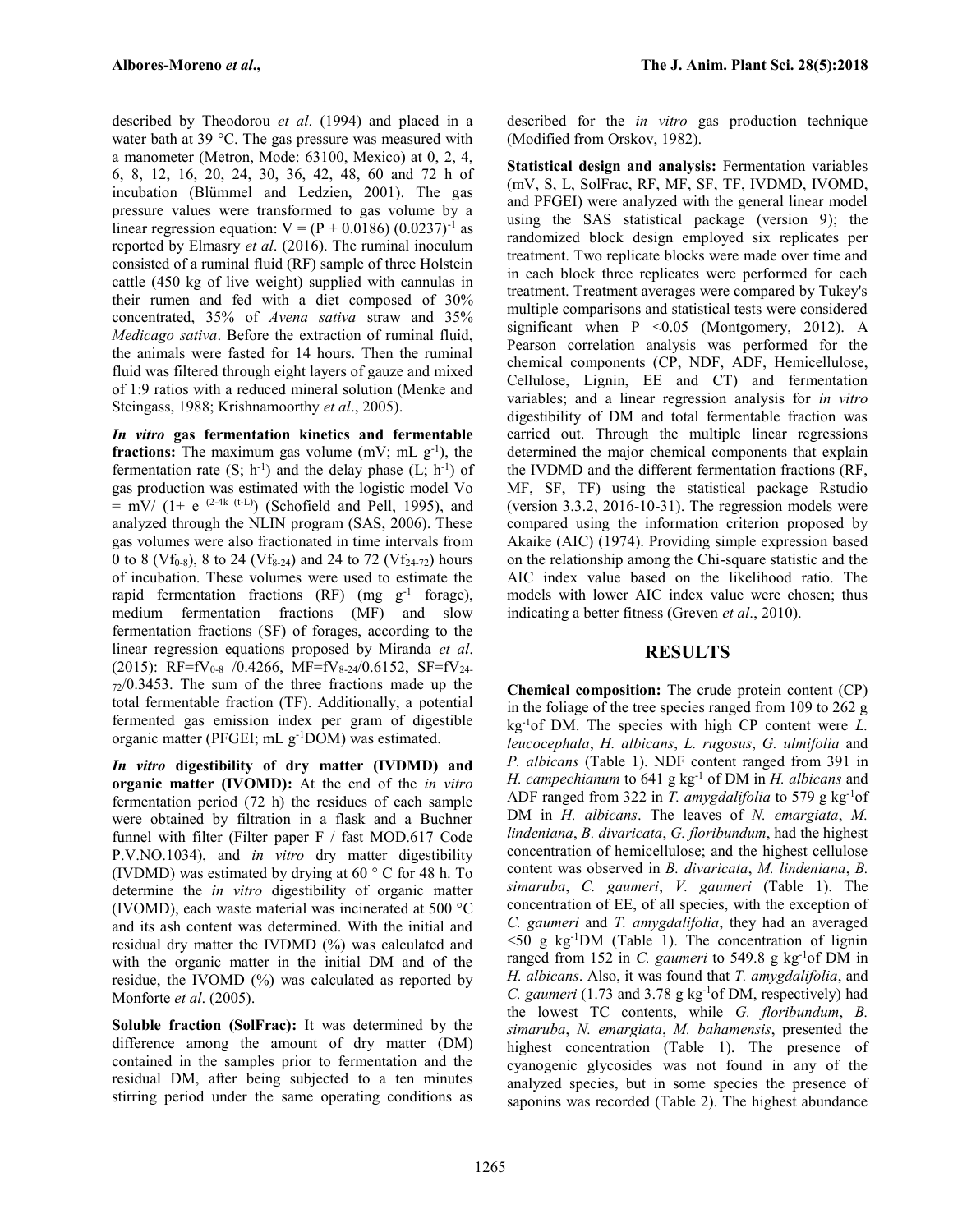of saponins was found in *H. albicans*, *L. rugosus*, *M. bahamensis*, *B. divaricata*, and *P. piscipula*, and the lowest abundances in *N. emargiata* and *G. floribundum* (Table 2). The abundant and very abundant presence of alkaloids was detected in all tree species (Table 2).

*In vitro* **gas fermentation kinetics:** The maximum volume (mV) of gas production, fermentation rate (S), lag phase (L), and soluble fraction (SolFrac) (Table 3) differed significantly ( $P \le 0.05$ ) among tree species. The species with the highest mV were *G.floribundum*, *M*. *lindeniana*, *V. gaumeri*, *H. barvensis*, *T. amygdalifolia* and *C. gaumeri* (155.37, 217.42, 223.63, 234.02, 258.08 and 293.88 mL  $g^{-1}$ , respectively). Likewise, the tree species *L. latisiliquum*, *P. albicans*, *P. piscipula*, *B*. *simaruba*, *L*. *leucocephala* and *G*.*ulmifolia* were characterized by an average gas production (Table 3). While the species *H. campechianum*, *N*. *emargiata*, *H. albicans*, *L. rugosus*, *M. bahamensis*, *B*. *divaricata* produced a lower mV (71.00, 75.62, 76.02, 78.07, 79.67,  $85.31$  mL  $g^{-1}$ , respectively). Higher fermentation rates (S) were observed in *T. amygdalifolia* and *C. gaumeri* followed by *M*. *bahamensis*, *C*. *gaumeri* and *B. divaricata* (Table 3). While *M*.*lindeniana*, *H*. *barvensis*, *L*. *leucocephala*, *L. latisiliquum*, *P. piscipula*, and *G. floribundum* showed significantly similar intermediate S (Table 3). The lowest S were found in the species *G. ulmifolia*, *P. albicans* (0.030, 0.027, h -1) followed by *H. campechianum*, *B. simaruba*, *L. rugosus*, *H. albicans* and *N. emargiata*, which showed similar S (0.026 h<sup>-1</sup>). The  $\frac{dH}{dt}$ lowest lag phase (L) was observed to be similar among *H. albicans*, *P. albicans*, *L. rugosus*, *H. campechianum* and *L. latisiliquum* (Table 3). Likewise, the intermediate delay phase was found to be similar among *P. piscipula* and *L. leucocephala* (2.73 and 2.97 h); while the major phases of delay were observed in *V. gaumeri*, *T. amygdalifolia*, *H. barvensis*, *C. gaumeri*, *N. emargiata*, *G. ulmifolia*, *M. bahamensis*, *M. lindeniana*, *B. simaruba*, *B. divaricata*, and *G. floribundum* (Table 3).

The largest soluble fraction (SolFrac) was observed in *M. lindeniana* (265 g kg-1DM), followed by *T. amygdalifolia*, *C. gaumeri*, *G. floribundum*, *P. piscipula*, *L. leucocephala*, *L. latisiliquum*, *G. ulmifolia* and *V. gaumeri* (Table 3). In the same way, the intermediate SolFrac was similar among *B*. *simaruba*, *P*. *albicans*, *H*. *campechianum*, *L*. *rugosus*, *N*. *emargiata* and *H*. *albicans* (159.90, 149.00, 134.30, 130.00, 125.70 and 102.00 g kg-1of DM). While *B*. *divaricata*, *M*. *bahamensis* and *H*. *barvensis* showed the lowest SolFrac  $(92.70, 89.70, 66.60, g kg^{-1}DM).$ 

**Fermentable fractions, digestibility and potential fermented gas emission index:** Among the leaves of the tree species it was found that the fraction of rapid fermentation (0-8 h) was significantly ( $P \le 0.05$ ) higher in *C. gaumeri*, *T. amygdalifolia*, *V. gaumeri*, *M. lindeniana*, *H. barvensis*, *L*. *leucocephala*, *G. floribundum*, and *P*. *piscipula* (Table 4). While the species *G. ulmifolia*, *L. latisiliquum*, *P. albicans*, *B. simaruba* (98.49, 94.38, 93.15 and 87.80 mg  $g^{-1}$ ) showed a similar fermentation and the species *B. divaricata*, *H. albicans*, *M. bahamensis*, *L. rugosus*, *H. campechianum* and *N. emargiata* had the smallest fraction of rapid fermentation (Table 4). On the other hand, it was found that the medium fermentation fraction (8-24 h) also differed (P <0.05) among species. The foliage of *C. gaumeri* and *T. amygdalifolia* had the highest values (217.87 and 209.03 mg g-1) followed by *V. gaumeri*, *H. barvensis*, and *M. lindeniana* (Table 4). Also a similar average fermentation (98.10, 95.82, 93.54, 86.98 and 75.85 mg g-1) was observed among the species *G*. *ulmifolia*, *L*. *leucocephala*, *G*. *floribundum*, *B*. *simaruba*, and *P*. *piscipula*, and the species *B*. *divaricata*, *L*. *latisiliquum*, *M*. *bahamensis*, *P*. *albicans*, *N*. *emargiata*, *L*. *rugosus*, *H*. *albicans* and *H*. *campechianum* had a lower fermentation of DM (Table 4).

Regarding the fraction of slow fermentation (24- 72 h), differences ( $P \le 0.05$ ) were also found among plant species. The highest fermentation values were observed in the species *C. gaumeri* and *H. barvensis* (244.64 and 231.94 mg g-1), followed by *M. lindeniana*, *B. simaruba*, *G. ulmifolia*, *T. amygdalifolia*, and *G. floribundum* (Table 4). While *L. leucocephala*, *V. gaumeri*, *P. piscipula*, *P. albicans* and *N. emargiata* had similar slow fermentation fractions (143.53, 137.44, 133.37, 118.13, 109.93 mg g-1) and the species with lower fermentation values *L. latisiliquum*, *L. rugosus*, *H. campechianum*, *H. albicans*, *B. divaricata* and *M. bahamensis* (Table 4).

The forage tree that showed significantly the highest total fermentable fraction (TF) was *C. gaumeri*  $(677.39 \text{ mg g}^{-1})$ , followed by *T. amygdalifolia*, *H. barvensis*, *M. lindeniana*, *V. gaumeri*, *B. simaruba*, *G. ulmifolia*, *G. floribundum*, *G. ulmifolia*, *L. leucocephala*, *B*. *simaruba* and *P. piscipula* that showed similar TF (Table 4). Likewise, *P. albicans*, *L. latisiliquum*, *B. divaricata*, *N. emargiata*, *L. rugosus*, *M. bahamensis*, *H. albicans* and *H. campechianum* showed the lowest total fermentable fractions (Table 4).

*In vitro* dry matter digestibility (IVDMD), *in vitro* organic matter digestibility (IVOMD), and potential fermented gas emission index (PFGEI) differed ( $P \le 0.05$ ) among tree species (Table 4). The greatest IVDMD and IVOMD were observed in the foliage of *C. gaumeri*, *T. amygdalifolia*, *V. gaumeri*, *H. barvensis*, *P. piscipula* and *M. lindeniana*, (Table 4). While foliages of *P*. *albicans*, *H*. *campechianum* and *L*. *latisiliquum* showed the lowest IVDMD (21.50, 21.01, and 22.24%) and IVOMD (29.25, 27.26, and 27.68%, respectively) values. The species that had the lowest potential fermented gas emission index by organic matter fermentation (PFGEI) were *M*. *bahamensis*, *L*. *rugosus*, *B. divaricata*, *H. albicans*, and *N. emargiata* (217.24, 206.36, 200.59, 181.19 and 181.13 mL  $g^{-1}$  OMD). While the species that produced the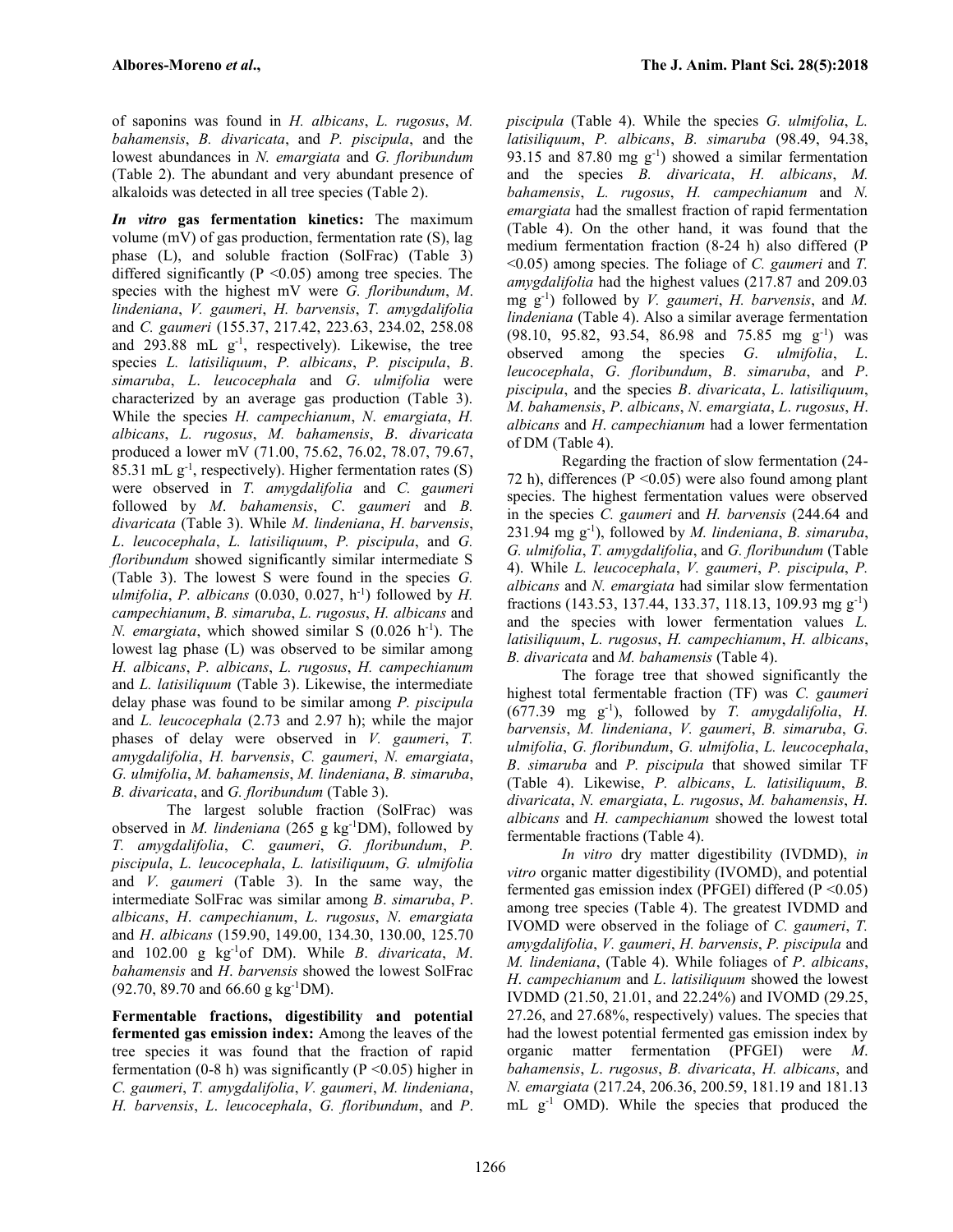highest amount of gas per unit of fermented organic matter were *T. amygdalifolia*, *M. lindeniana*, *C. gaumeri*, *B. simaruba*, *H. barvensis*, *G. ulmifolia*, *L. latisiliquum*, *G. floribundum*, *P. albicans* and *L. leucocephala* (Table 4).

**Relationship among nutrient composition and kinetics of** *in vitro* **gas production:** The CP concentration of the foliage of the different species was negatively correlated with the delay phase (L)  $(-0.4760, P = 0.0458,$  Table 5); while cellulose concentration was positively correlated with IVDMD (0.5100,  $P = 0.0306$ ). Also, EE was positively correlated with IVDMD, IVOMD, mV, S, RF, MF, TF, and PFGEI (Table 5). Lignin concentration had a negative correlated effect with SolFrac  $(-0.4856, P =$ 0.0410) and we found a tendency to correlate negatively with mV, S, L, RF, MF (Table 5). The concentration of CT was negatively correlated with the maximum volume of fermented gas (mV), with rapid fermentation fraction

(RF) and the total fermentable fraction (TF) (Table 5). Total fermentable fraction of the foliage (TF) showed a positive correlation with the IVDMD (correlation coefficient =  $0.8200$ , P =  $0.0001$ ), however, due to a low coefficient of determination in the model ( $R^2 = 0.6220$ ), TF obtained with gas production cannot predict the IVDMD (Figure 1). Due to the influence exerted by some tree species that despite having a low value of DM fermentation and gas production, they have a high digestibility (Figure 1, circle).

On the other hand, it was observed that both the IVDMD and the different fermentation fractions (RF, MF and TF) can be explained by the concentration of CP, NDF, ADF, EE, Lignin and CT contained in the foliage of the different species (Table 6) except for the variable SF that is only explained by the concentration of CP, NDF and EE (Table 6).

**Table 1. Nutritional composition and condensed tannins of trees species consumed by cattle in** *acahuales* **of low deciduous forest.**

|                         | DM     | OM             | $\bf CP$ | EE    | <b>NDF</b> | <b>ADF</b> | Hemicellulose | <b>Cellulose</b> | Lignin | <b>CT</b> |
|-------------------------|--------|----------------|----------|-------|------------|------------|---------------|------------------|--------|-----------|
| <b>Tree species</b>     |        | $g kg^{-1} DM$ |          |       |            |            |               |                  |        |           |
| Neomillspaughia         |        |                |          |       |            |            |               |                  |        |           |
| emargiata               | 362.21 | 911.88         | 123.36   | 12.51 | 592.58     | 470.18     | 122.40        | 144.53           | 353.31 | 170.63    |
| Tabernaemontana         |        |                |          |       |            |            |               |                  |        |           |
| amygdalifolia           | 351.43 | 885.36         | 168.78   | 54.92 | 397.98     | 322.91     | 75.07         | 116.00           | 235.00 | 1.73      |
| Piscidia piscipula      | 383.58 | 874.18         | 155.95   | 28.85 | 553.49     | 448.01     | 105.48        | 140.60           | 339.55 | 26.99     |
| Gymnopodium             |        |                |          |       |            |            |               |                  |        |           |
| floribundum             | 344.61 | 897.04         | 151.90   | 14.21 | 497.55     | 338.93     | 158.61        | 116.92           | 223.95 | 114.69    |
| Havardia albicans       | 397.35 | 938.49         | 192.94   | 34.71 | 641.14     | 579.51     | 61.63         | 150.54           | 549.89 | 11.87     |
| Lonchocarpus rugosus    | 321.12 | 937.25         | 192.36   | 11.76 | 551.22     | 441.08     | 110.13        | 165.33           | 309.62 | 99.30     |
| Guazuma ulmifolia       | 380.83 | 906.35         | 170.73   | 29.75 | 596.96     | 490.47     | 106.49        | 158.34           | 340.71 | 21.51     |
| Lysiloma latisiliquum   | 402.46 | 927.47         | 155.49   | 37.79 | 533.70     | 421.04     | 112.66        | 157.17           | 273.45 | 56.24     |
| Luecaena leucocephala   | 300.93 | 919.17         | 262.14   | 29.04 | 477.74     | 371.56     | 106.18        | 121.43           | 266.63 | 16.53     |
| Pithecellobium albicans | 411.12 | 944.49         | 174.66   | 36.04 | 430.05     | 408.91     | 21.14         | 38.22            | 383.82 | 25.05     |
| Haematoxylum            |        |                |          |       |            |            |               |                  |        |           |
| campechianum            | 284.23 | 923.54         | 135.40   | 5.18  | 391.27     | 341.44     | 49.83         | 133.89           | 210.30 | 41.24     |
| Mimosa bahamensis       | 398.51 | 936.17         | 141.19   | 20.86 | 447.43     | 352.38     | 95.05         | 94.91            | 257.47 | 233.45    |
| Bursera simaruba        | 295.50 | 913.25         | 123.91   | 22.64 | 561.56     | 536.65     | 24.91         | 200.18           | 335.32 | 128.17    |
| Caesalpinia gaumeri     | 278.71 | 948.70         | 141.99   | 54.68 | 475.40     | 356.05     | 119.34        | 206.17           | 152.78 | 3.78      |
| Helicteres barvensis    | 312.67 | 914.61         | 148.42   | 32.77 | 548.01     | 448.61     | 99.40         | 145.24           | 342.79 | 13.07     |
| Machaonia lindeniana    | 407.70 | 939.71         | 121.39   | 21.35 | 492.91     | 366.15     | 126.76        | 197.91           | 167.02 | 41.39     |
| Vitex gaumeri           | 223.45 | 929.88         | 108.87   | 44.04 | 621.67     | 552.97     | 68.70         | 247.15           | 295.15 | 0.00      |
| Bauhinia divaricata     | 549.10 | 917.04         | 157.23   | 15.16 | 561.42     | 425.51     | 135.91        | 192.63           | 228.99 | 38.28     |

DM: Dry matter; OM: Organic matter; CP: Crude protein; EE: Ethereal extract; NDF: neutral detergent fiber; ADF: acid detergent fiber; CT: Condensed tannins.

**Table 2. Concentration of saponins, cyanogenic glycosides and alkaloids of trees species consumed by cattle in** *acahuales* **of low deciduous forest.**

| <b>Tree species</b>           | <b>Saponins</b> | Cyanogenic glycosides    | <b>Alkaloids</b> |
|-------------------------------|-----------------|--------------------------|------------------|
| Neomillspaughia emargiata     |                 |                          | $^{+++}$         |
| Tabernaemontana amygdalifolia |                 |                          | $+++++$          |
| Piscidia piscipula.           |                 | $\overline{\phantom{0}}$ | $+++++$          |
| Gymnopodium floribundum       |                 | $\overline{\phantom{0}}$ | $++++-$          |
| Havardia albicans             | $^{+++}$        | -                        | $^{+++}$         |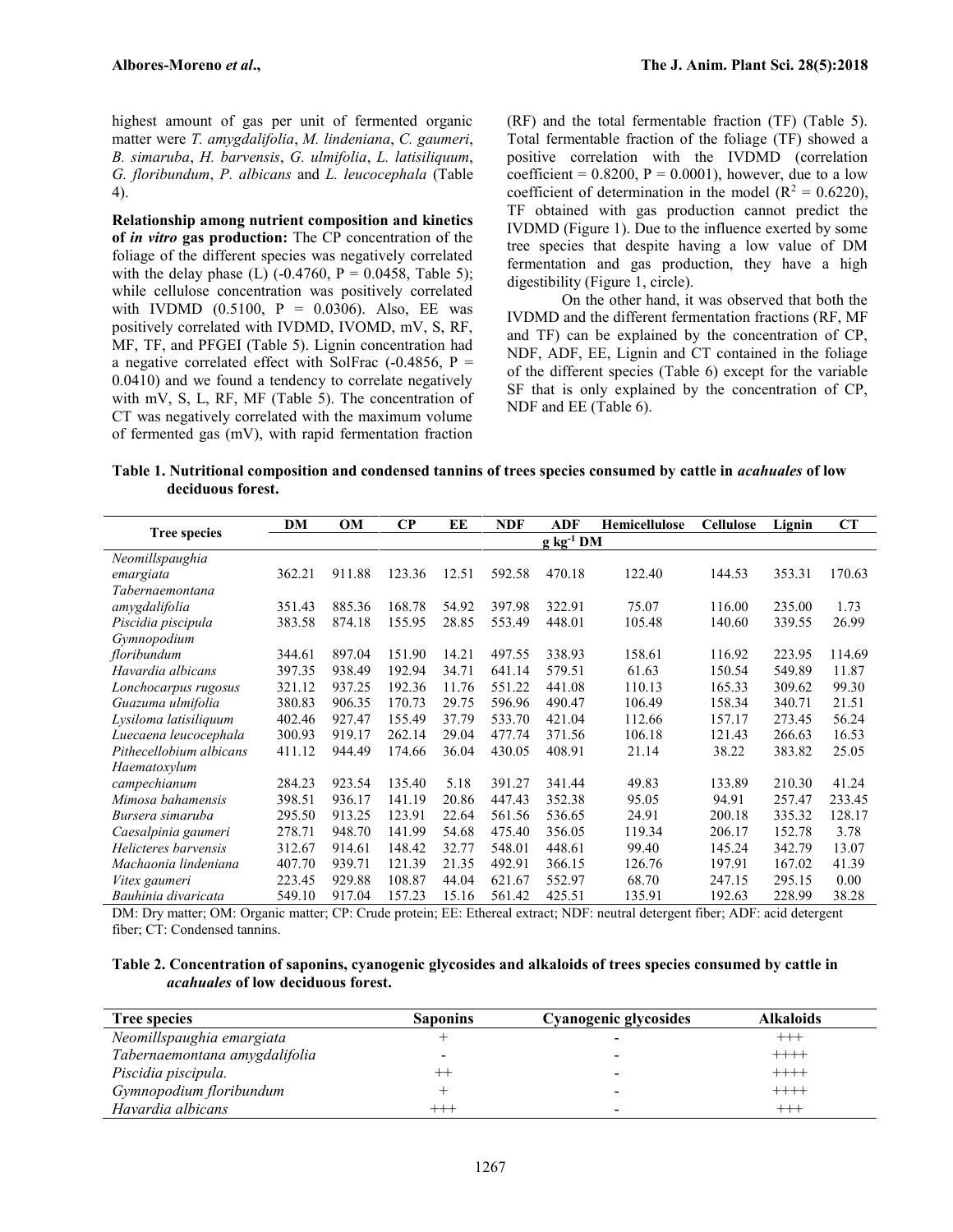| Lonchocarpus rugosus       | $+++$    | $+++$    |
|----------------------------|----------|----------|
| Guazuma ulmifolia          |          | $^{+++}$ |
| Lysiloma latisiliquum      |          | $^{+++}$ |
| Luecaena leucocephala      |          | $++++$   |
| Pithecellobium albicans    |          | $++++$   |
| Haematoxylum campechianum. |          | $++++$   |
| Mimosa bahamensis          | $^{+++}$ | $+++$    |
| Bursera simaruba           |          | $++$     |
| Caesalpinia gaumeri        |          | $++++-$  |
| Helicteres barvensis       |          | $+++$    |
| Machaonia lindeniana       |          | $++++-$  |
| Vitex gaumeri              |          | $++++$   |
| Bauhinia divaricata        | $^{++}$  | $++++-$  |

- (No presence); + (low in abundance); ++ (abundant); +++ (moderately abundant); ++++ (very abundant)

#### **Table 3. Parameters of the kinetics of** *in vitro* **gas production of trees species consumed by cattle in** *acahuales* **of low deciduous forest.**

| <b>Tree species</b>           | $mV$ (mL $g^{-1}$ )    | $S(h^{-1})$          | L(h)                   | Sol $\text{Frac}(\text{g kg}^{-1} \text{ of }$<br>DM) |
|-------------------------------|------------------------|----------------------|------------------------|-------------------------------------------------------|
| Neomillspaughia emargiata     | $75.62^{j}$            | 0.026 <sup>e</sup>   | 5.09 <sup>ab</sup>     | $125.70^{ij}$                                         |
| Tabernaemontana amygdalifolia | 258.08 <sup>b</sup>    | $0.047$ <sup>a</sup> | 5.59a                  | 230.00 <sup>b</sup>                                   |
| Piscidia piscipula            | 130.97g                | 0.032c               | $2.73$ cdefg           | $200.30$ <sup>cde</sup>                               |
| Gymnopodium floribundum       | $155.37^e$             | 0.031 <sup>cd</sup>  | $3.53$ abcdef          | $209.70^{bcd}$                                        |
| Havardia albicans             | 76.02 <sup>j</sup>     | 0.026 <sup>e</sup>   | $0.74$ <sup>g</sup>    | $102.00^{jk}$                                         |
| Lonchocarpus rugosus          | 78.07 <sup>ji</sup>    | $0.026^{\circ}$      | $1.43$ <sup>fg</sup>   | $130.0^{ij}$                                          |
| Guazuma ulmifolia             | $154.02$ <sup>ef</sup> | 0.030 <sup>d</sup>   | $4.76$ <sup>abc</sup>  | $179.70$ <sup>ef</sup>                                |
| Lysiloma latisiliquum         | 101.46 <sup>h</sup>    | 0.032c               | 2.35 <sup>defg</sup>   | $189.00^{def}$                                        |
| Luecaena leucocephala         | 153.75 <sup>ef</sup>   | 0.032c               | $2.97$ bcdefg          | $199.30$ <sup>cde</sup>                               |
| Pithecellobium albicans       | 104.92 <sup>h</sup>    | $0.027$ <sup>e</sup> | 0.88 <sup>g</sup>      | 149.00 <sup>ghi</sup>                                 |
| Haematoxylum campechianum     | $71.00^{j}$            | 0.026e               | $1.89$ efg             | 134.30 <sup>hi</sup>                                  |
| Mimosa bahamensis             | $79.67$ <sup>ji</sup>  | 0.037 <sup>b</sup>   | $4.44$ <sup>abcd</sup> | 89.70 <sup>kl</sup>                                   |
| Bursera simaruba              | $145.72$ <sup>f</sup>  | $0.026^{\circ}$      | $4.19a$ bcde           | $159.90$ <sup>fgh</sup>                               |
| Caesalpinia gaumeri           | 293.88 <sup>a</sup>    | 0.038 <sup>b</sup>   | 5.18 <sup>ab</sup>     | 228.70bc                                              |
| Helicteres barvensis          | $234.02^{\circ}$       | 0.033c               | 5.52 <sup>a</sup>      | 66.60 <sup>1</sup>                                    |
| Machaonia lindeniana          | 217.42 <sup>d</sup>    | 0.034 <sup>c</sup>   | 4.31 <sup>abcd</sup>   | $265.00^{\rm a}$                                      |
| Vitex gaumeri                 | 223.63 <sup>d</sup>    | $0.046^{\rm a}$      | 5.82 <sup>a</sup>      | $178.30$ <sup>efg</sup>                               |
| Bauhinia divaricata           | $85.31^{i}$            | 0.038 <sup>b</sup>   | $3.61$ abcdef          | 92.70kl                                               |

a, b, c= Means along the same column with different superscripts are significantly different (P<0.05); mV= Maximum volume; S: Fermentation rate; L: Delay phase; SolFrac= Soluble fraction.

**Table 4. Fermentation and** *in vitro* **digestibility of dry matter and organic matter and potential fermented gas emission index of the foliage of trees species consumed by cattle in** *acahuales* **of low deciduous forest.**

| <b>Tree species</b>           | RF<br>$(mg g^{-1})$     | MF<br>$(mg g-1)$      | SF<br>$(mg g-1)$       | TF<br>$(mg g^{-1})$    | <b>IVDMD</b><br>(%)     | <b>IVOMD</b><br>(%)      | <b>PFGEI</b><br>(mLg)<br>1OMD |
|-------------------------------|-------------------------|-----------------------|------------------------|------------------------|-------------------------|--------------------------|-------------------------------|
| Neomillspaughia emargiata     | 40.89 <sup>h</sup>      | $45.60$ <sup>gh</sup> | $109.93$ hi            | $196.41^{hg}$          | $34.23$ <sup>cde</sup>  | $42.34$ bcdef            | 181.19 <sup>e</sup>           |
| Tabernaemontana amygdalifolia | $210.76^{ab}$           | 209.03 <sup>a</sup>   | $162.33^{\text{de}}$   | 582.13 <sup>b</sup>    | $49.54^{ab}$            | 55.32 <sup>ab</sup>      | 466.41 <sup>a</sup>           |
| Piscidia piscipula            | $113.71^{\text{def}}$   | $75.85$ <sup>ef</sup> | $133.37$ <sup>fg</sup> | $322.94^{\text{de}}$   | $44.27^{bc}$            | $51.80^{bc}$             | $264.08^{\text{de}}$          |
| Gymnopodium floribundum       | 123.58 <sup>ed</sup>    | $93.54$ <sup>de</sup> | $162.33^{\text{de}}$   | $379.45$ <sup>d</sup>  | $30.66$ defg            | 41.88bcdef               | 376.48abc                     |
| Havardia albicans             | $68.47$ <sup>fgh</sup>  | 37.07 <sup>h</sup>    | $82.56^{jk}$           | $188.11$ <sup>gh</sup> | $31.35$ defg            | $42.60$ bcdef            | $181.13^e$                    |
| Lonchocarpus rugosus          | $63.13^{gh}$            | $38.78^{gh}$          | $93.23$ <sup>ijk</sup> | $195.14$ <sup>gh</sup> | $29.42$ <sup>defg</sup> | $39.03$ <sup>cdefg</sup> | $206.36^{\circ}$              |
| Guazuma ulmifolia             | $98.49$ <sup>efg</sup>  | 98.10 <sup>d</sup>    | $170.46$ <sup>cd</sup> | 367.05 <sup>d</sup>    | $28.33$ <sup>efg</sup>  | $36.37$ defg             | $425.30^{ab}$                 |
| Lysiloma latisiliquum         | $94.38$ <sup>efg</sup>  | 58.75 <sup>fg</sup>   | $95.77$ hij            | $248.90$ <sup>fg</sup> | $22.24$ <sup>fg</sup>   | 27.68 <sup>g</sup>       | $376.73$ <sup>abc</sup>       |
| Luecaena leucocephala         | $127.28$ <sup>cde</sup> | $95.82^{\text{de}}$   | $143.53$ <sup>ef</sup> | 366.63 <sup>d</sup>    | $33.61^{\text{de}}$     | 41.87 <sup>bcdef</sup>   | $368.66^{abc}$                |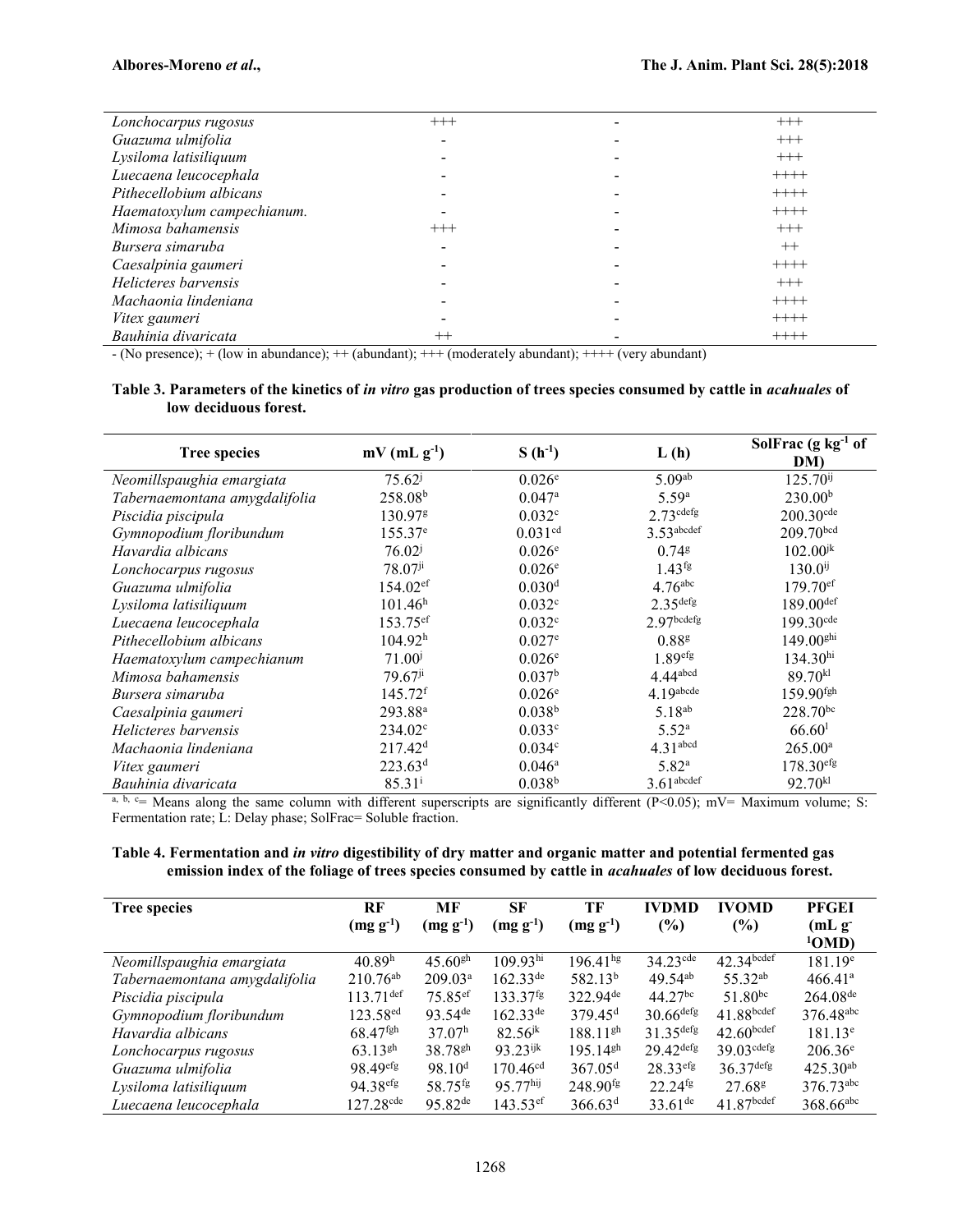| Pithecellobium albicans   | $93.15$ <sup>efg</sup> | 53.61 <sup>gh</sup>   | $118.13$ <sup>gh</sup> | $264.89$ <sup>ef</sup>  | $21.50$ <sup>fg</sup>  | $29.25$ <sup>fg</sup>  | $375.04$ <sup>abc</sup> |
|---------------------------|------------------------|-----------------------|------------------------|-------------------------|------------------------|------------------------|-------------------------|
| Haematoxylum campechianum | $56.14$ <sup>gh</sup>  | $35.65^h$             | $84.09$ <sup>jk</sup>  | 175.87 <sup>h</sup>     | 21.01 <sup>g</sup>     | $27.26$ <sup>g</sup>   | 278.96 <sup>cde</sup>   |
| Mimosa bahamensis         | $63.95$ <sup>gh</sup>  | 55.61 <sup>gh</sup>   | 71.39 <sup>k</sup>     | $190.94$ <sup>gh</sup>  | $27.71$ <sup>efg</sup> | $36.77$ defg           | $217.24^e$              |
| Bursera simaruba          | $87.80$ <sup>efg</sup> | $86.97$ <sup>de</sup> | $186.72^{bc}$          | 361.50 <sup>d</sup>     | 28.94 <sup>efg</sup>   | $34.14$ <sup>efg</sup> | 441.83 <sup>a</sup>     |
| Caesalpinia gaumeri       | 214.88 <sup>a</sup>    | 217.87 <sup>a</sup>   | $244.64^{\circ}$       | 677.39a                 | 54.93 <sup>a</sup>     | $66.50^{\circ}$        | $442.40^{\circ}$        |
| Helicteres barvensis      | 148.67 <sup>cd</sup>   | $165.69^{\circ}$      | $231.94^{\rm a}$       | $546.29^{bc}$           | $44.75^{ab}$           | $53.51^{ab}$           | $437.93^{ab}$           |
| Machaonia lindeniana      | $158.54^{cd}$          | $148.86^{\circ}$      | 202.98 <sup>b</sup>    | $510.37^{\circ}$        | $39.71$ <sub>bcd</sub> | 47.96 <sup>bcd</sup>   | $453.73^{\circ}$        |
| Vitex gaumeri             | $169.23^{bc}$          | 186.50 <sup>b</sup>   | $137.44$ <sup>fg</sup> | $493.17^{\circ}$        | $45.05^{ab}$           | 66.14 <sup>b</sup>     | 339.79bcd               |
| Bauhinia divaricata       | $76.29$ <sup>fgh</sup> | 58.75 <sup>fg</sup>   | $81.04$ <sup>jk</sup>  | $216.07$ <sup>fgh</sup> | $31.80$ def            | 43.55 <sup>bcd</sup>   | $200.59^{\circ}$        |

a, b, c Means along the same column with different superscripts are significantly different (P<0.05); RF: rapid fractions; MF: mean fractions; SF: slow fractions; TF: total fractions; IVDMD: *In vitro* digestibility of dry matter; IVOMD: *In vitro* digestibility of organic matter; PFGEI: potential fermented gas emission index per gram of digestible organic matter.

**Table 5. Correlation matrices between the chemical composition, the gas production constants and** *in vitro* **digestibility of dry matter and organic matter.**

|              | $\bf CP$               | <b>NDF</b> | ADF       | <b>Hemicell</b> | <b>Cellulose</b> | Lignin    | EE       | CT        |
|--------------|------------------------|------------|-----------|-----------------|------------------|-----------|----------|-----------|
| <b>IVDMD</b> | $-0.1679$ <sup>A</sup> | 0.0629     | $-0.0601$ | 0.2493          | 0.4203           | $-0.2929$ | 0.6061   | $-0.3927$ |
|              | $(0.5055)^{B}$         | (0.8043)   | (0.8126)  | (0.3184)        | (0.0820)         | (0.2382)  | (0.0077) | (0.1069)  |
| <b>IVOMD</b> | $-0.2043$              | 0.1889     | 0.0562    | 0.2572          | 0.5100           | $-0.2496$ | 0.5738   | $-0.3948$ |
|              | (0.4160)               | (0.4530)   | (0.8247)  | (0.3028)        | (0.0306)         | (0.3179)  | (0.0128) | (0.1050)  |
| SolFrac      | $-0.0149$              | $-0.2678$  | $-0.3552$ | 0.2074          | 0.1834           | $-0.4856$ | 0.3786   | $-0.3203$ |
|              | (0.9531)               | (0.2827)   | (0.1481)  | (0.4089)        | (0.4662)         | (0.0410)  | (0.1213) | (0.1951)  |
| S            | $-0.1925$              | $-0.1623$  | $-0.2382$ | 0.1734          | 0.2930           | 0.4682    | 0.6051   | $-0.2866$ |
|              | (0.4440)               | (0.5199)   | (0.3410)  | (0.4913)        | (0.2379)         | (0.0501)  | (0.0078) | (0.2488)  |
| L            | $-0.4760$              | 0.0683     | $-0.0653$ | 0.2709          | 0.4222           | $-0.4518$ | 0.3168   | 0.0552    |
|              | (0.0458)               | (0.7876)   | (0.7967)  | (0.2768)        | (0.0809)         | (0.0598)  | (0.2002) | (0.8276)  |
| mV           | $-0.1790$              | $-0.1460$  | $-0.1940$ | 0.1150          | 0.3580           | $-0.4220$ | 0.6980   | $-0.4920$ |
|              | (0.4784)               | (0.5643)   | (0.4404)  | (0.6507)        | (0.1451)         | (0.0809)  | (0.0013) | (0.0382)  |
| RF           | $-0.0710$              | $-0.2360$  | $-0.2850$ | 0.1240          | 0.2760           | $-0.4390$ | 0.7650   | $-0.5630$ |
|              | (0.7787)               | (0.3449)   | (0.2515)  | (0.6241)        | (0.2669)         | (0.0685)  | (0.0002) | (0.0149)  |
| MF           | $-0.2248$              | $-0.1372$  | $-0.1810$ | 0.1042          | 0.3902           | $-0.4383$ | 0.7171   | $-0.4665$ |
|              | (0.3698)               | (0.5872)   | (0.4724)  | (0.6808)        | (0.1094)         | (0.0688)  | (0.0008) | (0.0510)  |
| $\rm{SF}$    | $-0.1840$              | $-0.0430$  | $-0.1040$ | 0.1300          | 0.3030           | $-0.3080$ | 0.4390   | $-0.3440$ |
|              | (0.4655)               | (0.8648)   | (0.6817)  | (0.6068)        | (0.2214)         | (0.2133)  | (0.0680) | (0.1625)  |
| TF           | $-0.1740$              | $-0.1460$  | $-0.2000$ | 0.1260          | 0.3470           | $-0.4210$ | 0.6820   | $-0.4850$ |
|              | (0.4904)               | (0.5624)   | (0.4260)  | (0.6189)        | (0.1587)         | (0.0820)  | (0.0018) | (0.0413)  |
| PFGEI        | $-0.0890$              | $-0.3120$  | $-0.2520$ | $-0.0960$       | 0.0940           | $-0.3470$ | 0.5260   | $-0.4040$ |
|              | (0.7262)               | (0.2071)   | (0.3138)  | (0.7052)        | (0.7092)         | (0.1586)  | (0.0250) | (0.0962)  |

<sup>A</sup> Correlation coefficient; <sup>B</sup>*p* value (P<0.05); CP: Crude protein; EE: Ethereal extract; NDF: neutral detergent fiber; ADF: acid detergent fiber; Hemicell= Hemicellulose; CT: Condensed tannins; IVDMD : *In vitro* digestibility of dry matter; IVOMD : *In vitro* digestibility of organic matter; SolFrac: Soluble fraction; S: fermentation rate; L: delay phase; mV= Maximum volume; RF: rapid fractions; MF: mean fractions; SF: slow fractions; TF: total fractions; PFGEI: potential fermented gas emission index *per* gram of digestible organic matter.

**Table 6. Comparison of information criterion (AIC) index and coefficients of determination for models.**

| <b>Models</b>                                 | $R^2$  | $\mathbb{R}^2$ adjusted | AIC-     | $P(0.005)$ of the model |
|-----------------------------------------------|--------|-------------------------|----------|-------------------------|
| $IVOMD \sim CP + EF^{*1} + NDF^* + ADF + CT$  | 0.5902 | 0.4194                  | 136.3149 | 0.0363                  |
| $TF \sim CP + NDF + EE^* + ADF + Lignin + CT$ | 0.7233 | 0.5724                  | 224.6847 | 0.0122                  |
| $RF \sim CP + NDF + EE$ *+ ADF + Lignin + CT  | 0.8528 | 0.7726                  | 173.4112 | 0.0005                  |
| $MF \sim CP + NDF + EE^* + ADF + Lignin + CT$ | 0.7940 | 0.6817                  | 185.5398 | 0.0028                  |
| $SF \sim CP + NDF + EE$                       | 0.2423 | 0.0799                  | 203.9087 | 0.2598                  |

<sup>1</sup>Significant variable within the model (P<0.05);  $R^2$ = coefficient of determination;  $R^2$ adjusted= adjusted coefficient of determination; AIC=information criterion index Akaike; CP: Crude protein; EE: Ethereal extract; NDF: neutral detergent fiber; ADF: acid detergent fiber; CT: Condensed tannins; IVOMD: *In vitro* digestibility of organic matter; TF: total fractions; RF: rapid fractions; MF: mean fractions; SF: slow fractions.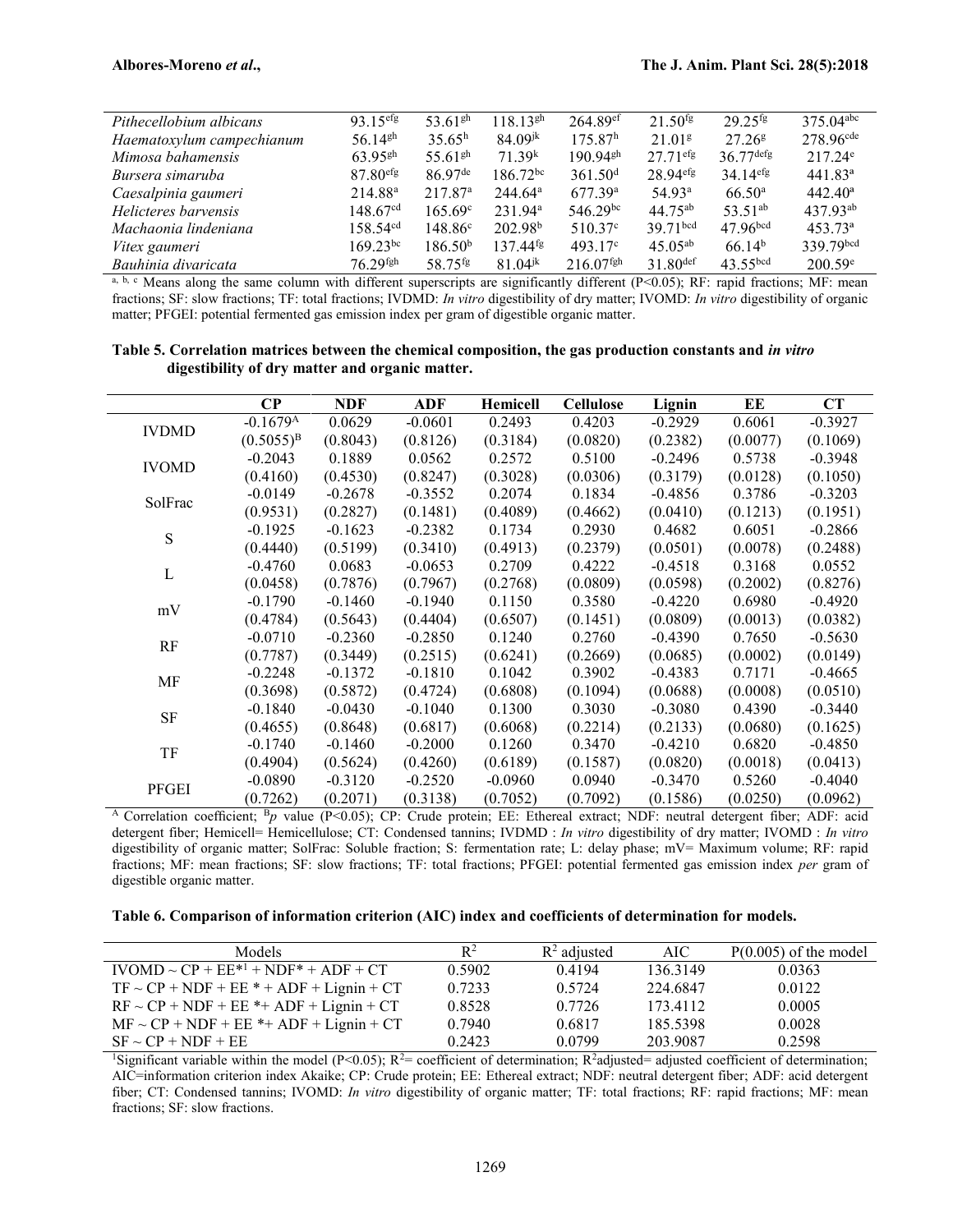

**Figure 1. Regression model of** *in vitro* **dry matter digestibility (%) and total fermentable fraction (mg g-1)**

#### **DISCUSSION**

**Chemical composition:** Crude Protein concentrations found in most of the foliage of tree species (Table 1) are above the threshold of crude protein requirements (110- 120 g  $kg^{-1}$ of DM) for a mean level of grazing animal production (ARC, 1980; NRC, 2016) and exceeded the critical level  $(60-80 \text{ g kg}^{-1} \text{ of DM})$  that negatively influences the voluntary intake (VI) in the animals and the microbial activity in the rumen (Van Soest, 1991; Orskov, 1982). With the exception of *V*. *gaumeri*, *M*. *lindeniana*, *B*. *simaruba*, *M*. *bahamensis*, *H*. *campechianum* and *N*. *emargiata*; all other species have a CP concentration (Table 1) above 150 g  $kg$ <sup>-1</sup>of DM that potentially can meet the requirements of lactation and growth in ruminants as reported by Norton (1982).

The NDF content of *H*. *campechianum*, *T*. *amygdalifolia*, *P*. *albicans*, *M*. *bahamensis*, and *L*. *leucocephala*, was below the concentration of 550 g kg<sup>-</sup> <sup>1</sup>of DM that limits the voluntary intake and nutrient digestibility in animals (Van Soest, 1965). This allows them to be characterized as a high quality food, having a concentration close to  $450$  g kg<sup>-1</sup>of DM of NDF as mentioned by Singh and Oosting (1992) and Girma *et al*. (2015). However, other species such as *G*. *floribundum*, *C. gaumeri*, *M. lindeniana*, *P*. *piscipula*, *L*. *rugosus*, *B. divaricata*, *B*. *simaruba*, *N*. *emargiata*, *G*. *ulmifolia*, *H*. *albicans*, *V*. *gaumeri* can be considered as medium quality forages for to have a concentration among 450 and  $650 \text{ g kg}^{-1}$  of DM of NDF (Table 1) (Singh and Oosting, 1992; Jolly and Wallace, 2007). In addition, these species (*P*. *piscipula*, *L*. *rugosus*, *B*. *simaruba*, *N*. *emargiata*, *H*. *albicans*, and *V*. *gaumeri*) have high concentrations of ADF that could be influenced by the maturity stage of the plants at the time of cutting, together with the age of regrowth of the foliage (Apráez *et al*., 2012, Girma *et al*., 2015), and which was reflected in the concentration of lignin (Ku *et al*., 1999). The high concentrations of lignin found in all studied species exceed the concentration  $(100 \text{ g kg}^{-1} \text{ of DM})$  considered critical that influence the voluntary intake of dry matter of ruminants as described by Reed (1995). This characteristic is common to be observed in tropical species that grow under high temperatures and low rainfall, as is characteristic of the deciduous forest where the study was carried out. Boufennara *et al*. (2012) reported that under these conditions, plants tend to increase the fraction of the cell wall and decrease soluble cell content.

The low concentrations of ether extract (EE) found in most of the tree species in this study indicate their low potential energy input for ruminants (Mayouf *et al*., 2015); except for *C*. *gaumeri* and *T*. *amygdalifolia* species, which can be considered as plants that improve energy intake in the ruminant diet, because the EE concentration is above 50 g  $kg^{-1}$ of DM (Odedire and Babayemi, 2008). The influence of plant secondary metabolites on the digestion and nutrient utilization by ruminants has been extensively studied by Kamra *et al*. (2015) and Patra *et al*. (2017). Thus, it has been found that the species *G. floribundum*, *B. simaruba*, *N. emargiata*, *M. bahamensis*, have the capacity to inhibit enzymatic activity (Kumar and Singh, 1984) and microbial activity (Makkar *et al*., 1989) in the digestion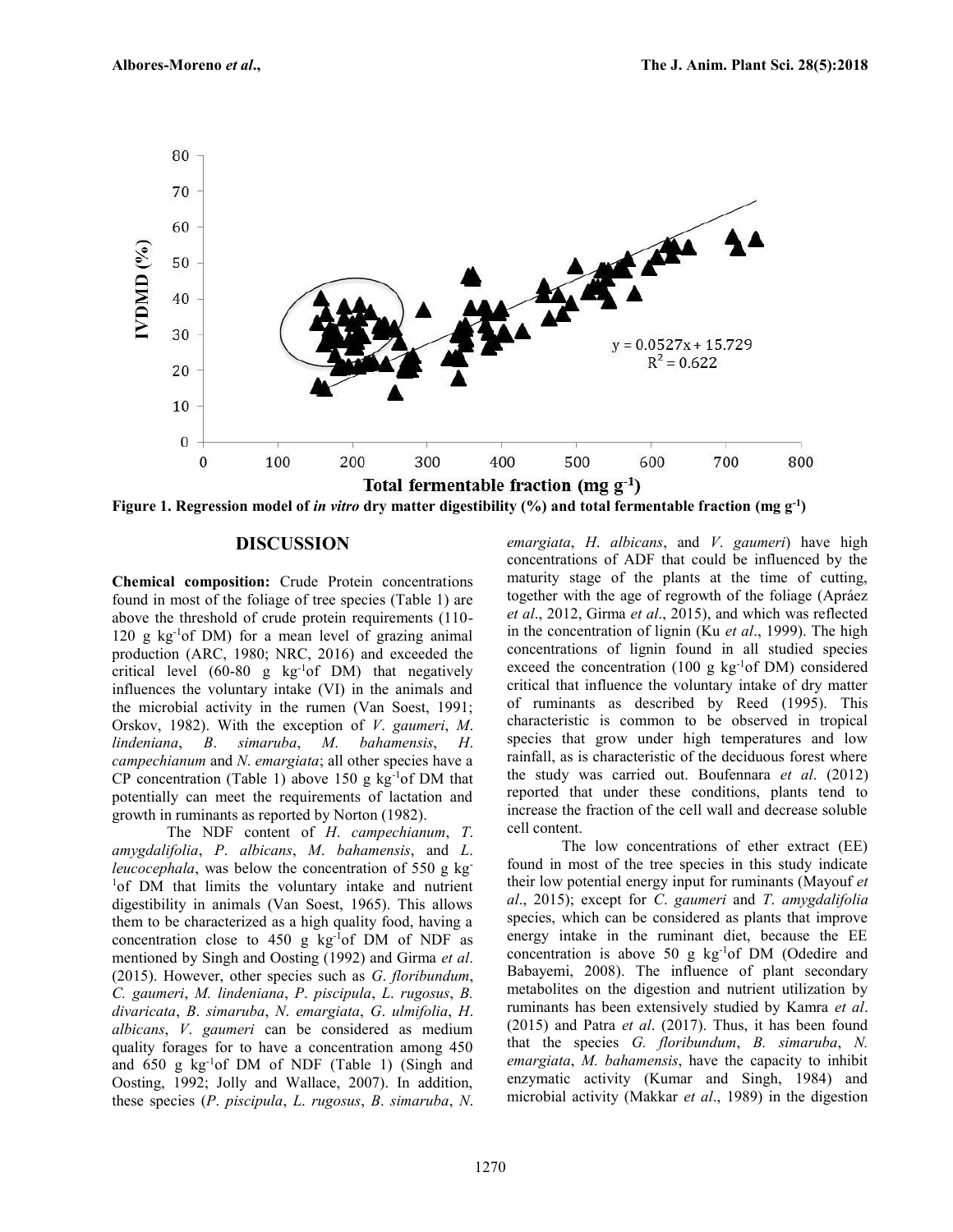of nutrients; because of its high CT content  $(>100 \text{ g kg}^{-1})$ <sup>1</sup>of DM, Table 1) (Gasmi-Boubaker *et al*., 2005; Piñeiro *et al*., 2016). While other trees species such *T. amygdalifolia*, *C. gaumeri*, *H. albicans*, *H. barvensis*, *P. piscipula*, *G. ulmifolia*, *L. leucocephala*, *P. albicans*, *H. campechianum*, *B. divaricata* and *M. lindeniana* (<50 g  $kg<sup>-1</sup>of DM$ ) have a potential for use as a dietary supplement, with a low risk of compromising nutrient digestibility in ruminants (Bayssa *et al*., 2016).

Additionally to condensed tannins, the presence and effect of other secondary metabolites present on tree species has been relatively little studied. In this respect, the presence of saponins alone has been reported for *P. piscipula* and *G. ulmifolia* (López *et al*., 2014). However, there are other forage species that possess these secondary compounds such as those found in this study, where we determined their presence in *N. emargiata*, *G. floribundum*, *H. albicans*, *L. rugosus*, *M. bahamensis*, and *B. divaricata* (Table 2). The saponins contained in these foliages may have advantages in animal feeding, it has been found that when applied at low doses  $(0.2 \text{ g} / 1)$ or 13.5 a100 g kg-1 DM) the digestibility of the food can be improved (Patra *et al*., 2016; Albores *et al*., 2017). However, along with the presence of saponins and condensable tannins in tree foliage, it is possible to find the presence of alkaloids (Martello and Farnsworth, 1962); as we found in the present study. These compounds may interfere with the voluntary intake of animals when their dietary concentrations are above 0.1 mg, causing anorexia, miosis, and constipation as reported by Cheeke (1994).

*In vitro* **fermentation kinetics:** The highest fermentation and total fermentable fraction (mV, TF) observed in the species *C. gaumeri*, *T. amygdalifolia*, *H. barvensis*, *V. gaumeri*, *M*. *lindeniana*, and *G. floribundum*, could be related to the greater digestion of structural carbohydrates present in the foliage, which cause a slow onset of fermentation (L, Table 3) and a longer adhesion time of the microorganisms to the soluble fraction (SolFrac); though posterior to the breaking off of the lignin complexes, it increased the fermentation rate (S) by the microbial joining to the soluble fraction (SolFrac) (Table 3) (Kibon and Orskov, 1993). Additionally, the higher fermentation observed with these species could be related to the combination of a high CP content, a low CT content (Table 1) and alkaloids (Table 2), and the absence of saponins (Table 2) (Bhatta *et al*., 2013; Giuburuncă *et al*., 2014).

The low total gas production of some tree species such as *L. latisiliquum*, *P. albicans*, *P. piscipula*, *B*. *simaruba*, *L*. *leucocephala*, *G*. *ulmifolia* and *H. campechianum*, *N*. *emargiata*, *H. albicans, L. rugosus*, *M. bahamensis*, *B*. *divaricata* (Table 3) is related to a low concentration of SolFrac and a rapid onset of fermentation (Bueno *et al*., 2005) due to their high CP

contents, which upon degradation release ammonium carbonate and ammonia which is used by bacteria for the synthesis of microbial protein (Osuga *et al*., 2006), decreasing the amount of gas produced (Table 3) (González *et al*., 1998). Also, it is probable that the different concentrations of CT (Table 1), saponins and alkaloids (Table 2) have affected the amount of OM that is fermented and therefore the gas production (Osuga *et al*., 2006; Bayssa *et al*., 2016). These secondary metabolites form complexes with proteins and carbohydrates (Barry and Duncan, 1986), causing protozoa population defaunation and decreasing gas production *in vitro* (Table 3) (Sirohi, 2014).

**Fermentable fraction, digestibility and potential fermented gas emission index:** The speed in the potential availability of nutrients contained in the foliage (RF, MF and LF; Table 4), is important for the synchronization in energy availability and NH<sub>3</sub> release in the rumen. With the use of the diversity of tree leaves for animal feed, the synchronization indexes are chemically more complex and critical, compared to the more homogeneous foods (Rosales *et al*., 1999); and it is common to observe an excess of nitrogen and present a poor to moderate synchronization among the fermentation of nitrogen and the fermentation of OM as presented by Nsahlai *et al*. (1995). In this sense, our findings on the rapid to moderate onset of the fermentation process of OM with *V. gaumeri*, *T. amygdalifolia*, *C. gaumeri*, *M. lindeniana*, and *H. barvensis* (Table 4) may be due to a further fermentation of its soluble fraction containing sugars, in addition to starch fermentation, cellulose and pectins (Miranda *et al*., 2015). Additionally, the absence of saponins and the low concentrations of CT and lignin could had favor the rapid microbial action and the beginning of the fermentation, which was maintained during the fermentation time (SF, TF) as a consequence of the cellulose concentration (Table 5) and the interaction of CP, NDF, ADF, EE and CT concentrations in the foliage (Table 6). The identification of forage species that only present a slow fermentation, as was the case of *C. gaumeri*, *H. barvensis*, *M. lindeniana*, *B. simaruba*, *G. ulmifolia*, *T. amygdalifolia*, and *G. floribundum*, it may be useful to incorporate them into balanced diets as a source of energy, and synchronize them in mixtures with other leaves that have a rapid fermentation to take advantage of the excess of  $NH<sub>3</sub>$  that they contribute (Table 4; Rosales *et al*., 1999).

The highest *in vitro* digestibility of DM (IVDMD) and OM (IVOMD) found in *C. gaumeri, T. amygdalifolia*, *V. gaumeri*, *H. barvensis*, *P. piscipula* and *M. lindeniana*, (Table 4) is related with its higher concentration of cellulose and fat content (EE) in the foliage (Tables 1 and 5) (Girma *et al*., 2015). The higher energetic concentration (EE) of these foliages favored a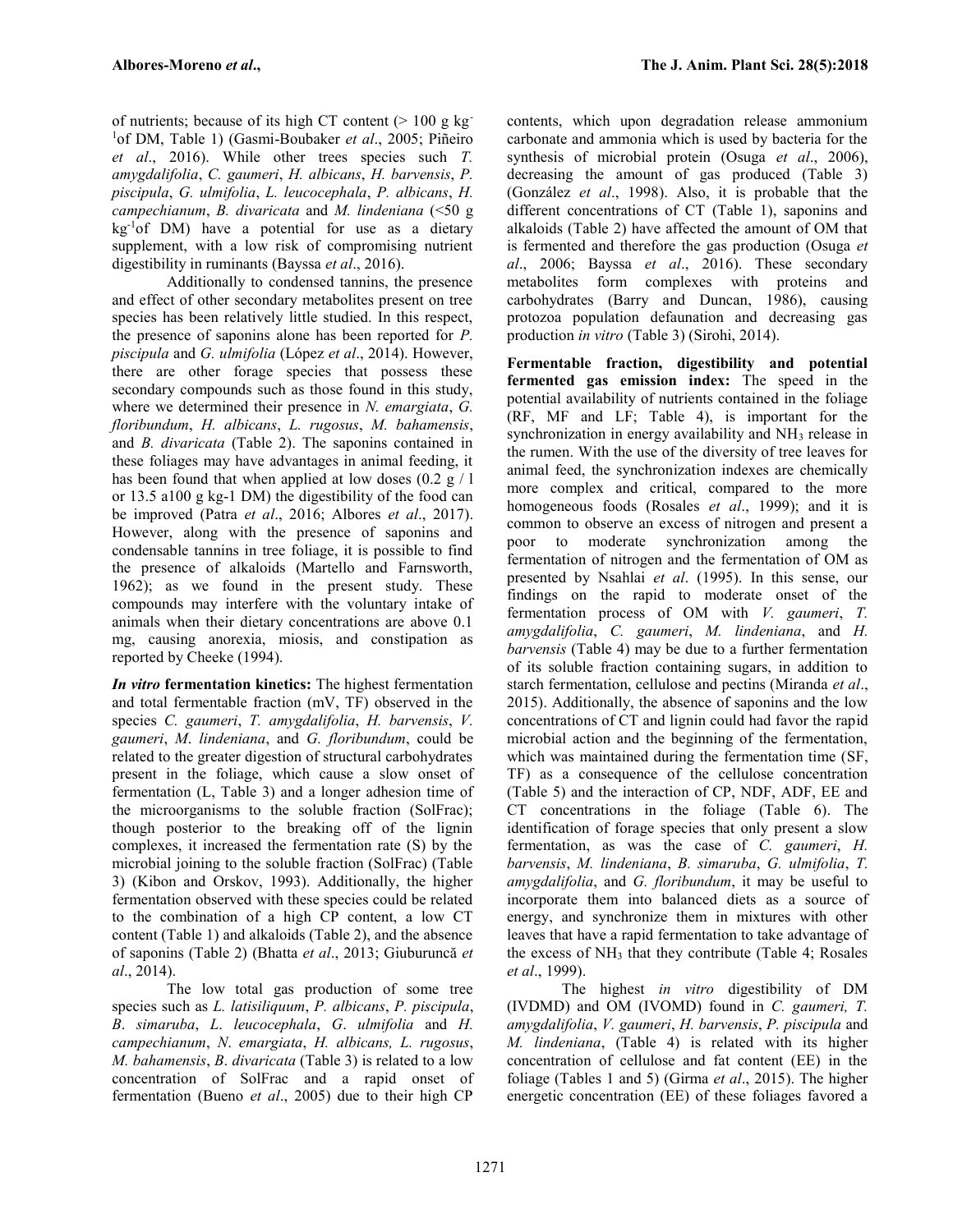rapid onset of fermentation, sustaining high fermentation rates that resulted in a higher volume of total gas (Table 3). While the lowest IVDMD and IVOMD of the species *P*. *albicans*, *H*. *campechianum*, *L*. *latisiliquum*, *H. albicans*, *L. rugosus*, and *M. bahamensis* (Table 4) are associated with their higher proportion of NDF, ADF and lignin (Table 1) that limit fermentation activity (Table 3); because it chemically bonds to structural carbohydrates, limiting their digestion (Moore and Jung, 2001). Also, it could be attributed to the effect of microbial inhibition exerted by high concentrations of CT (Table 1), saponins, or alkaloids (Table 2) that decrease the population of protozoa and bacteria (Patra *et al*., 2016) that affect degradation of DM and OM (Table 4) (Piñeiro *et al*., 2016).

The potential gas emission index (PFGEI) is indicative of the efficiency in the degradability of OM (Miranda *et al*., 2015; Bayssa *et al*., 2016). In this study the species *B. divaricata*, *H. albicans*, *N. emargiata*, *L*. *rugosus* and *M*. *bahamensis* have a high potential to be used as a mitigation strategy in the gas production, since for each unit of OM fermented occurred the lowest amount of gas (Bodas *et al*., 2008; Vélez *et al*., 2015). This phenomenon can be explained by the low coefficient of determination (0.62) in the linear regression model of the total fermentable fraction (TF) obtained with gas production values in relation to IVDMD (Figure 1). Where the species of *B. divaricata*, *H. albicans*, *N. emargiata*, *L*. *rugosus* and *M*. *bahamensis* indicated in the circle (Figure 1) are those that showed high contents of secondary metabolites and high concentrations of cellular constituents (Tables 1 and 2) that affect the fermentation, possibly through the inhibition of microorganisms (bacteria, *Archaea*, protozoa, fungi) without affecting the enzymatic degradation on the organic matter (Carballa *et al*., 2015).

Considering the above, it can be concluded that the chemical composition and its correlation with the fermentation characteristics of the foliage of the tree species are useful criteria for the selection of plant species with potential for the feeding ruminants that grazing in the secondary vegetation (*acahual*) of tropical deciduous forest. Among the tree species that form part of the diversity of secondary vegetation, *G. floribundum*, *M*. *lindeniana*, *V. gaumeri*, *H. barvensis*, *T. amygdalifolia* and *C. gaumeri* are designated as species with high potential for use in nutrition of ruminants, due to their higher gas production, their high fermentation rates, high soluble fraction, their rapid onset of fermentation of hemicellulose and cellulose contained in their cell walls, and their greater digestibility of dry matter and organic matter. On the other hand, the species *N*. *emargiata*, *H. albicans*, *L. rugosus*, *H. campechianum*, *M. bahamensis*, *B*. *divaricata*, *L. latisiliquum*, *P. albicans*, *P. piscipula*, *B*. *simaruba*, *L*. *leucocephala*, *G*. *ulmifolia* could play an important role in greenhouse gas

mitigation strategies due to a higher concentration of condensed tannins, saponins, alkaloids and fiber concentration, which influence the lower gas production per unit of fermentable organic matter.

**Acknowledgments:** To the National Council of Science and Technology (CONACYT) for the grant awarded to the first author and financing with the project "Quantification of enteric methane and nitrous oxide emissions in cattle grazing and design of strategies for mitigation in southeastern Mexico."(CONACYT-SEP CB 2014); to Jesús Carmona de la Torre and Ma. Guadalupe Pérez Escobar for the support in the chemicals determination in the laboratory of ECOSUR.

# **REFERENCES**

- Akaike, H. (1974). A new look at the statistical model identification. IEEE transactions on automatic control. 19(6): 716-723.
- Albores, M.S., J.A.G. Alayón, A.J.B. Ayala, F.J.S. Solorio, C.F.P. Aguilar, L.C. Olivera, and J.C.V. Ku (2017). Effects of feeding ground pods of *Enterolobium cyclocarpum* Jacq. Griseb on dry matter intake, rumen fermentation, and enteric methane production by Pelibuey sheep fed tropical grass. Trop. Anim. Health Prod. 49(4): 857-866.
- AOAC (2006). Official Methods of Analysis. Association of Official Analytical Chemists. Arlington, Virginia. 1230 p.
- Apráez, J.E., J.M. Delgado, and J.P. Narváez (2012). Nutritional composition, *in vitro* degradation and potential of gas, herbaceous, arboreal and shrub production found in the high tropic of Nariño. Livest. Res. Rural Dev. 24(44). http://www.lrrd.org/lrrd24/3/apra24044.htm.
- ARC (1980). The Nutrient Requirements of Ruminant Livestock. Technical Review by an Agricultural Research Council Working Party. Common wealth Agricultural Bureau. Farnham Royal. UK.
- Barry, T.N., T.R. Manley, and J.T. Duncan (1986). The role of condensed tannins in the nutritional values of *Lotus peduculatus* for sheep:\* 4. Site of carbohydrate and protein digestion as influenced by *in vitro* gas production and their relationship to voluntary feed intake. Brit. J. Nutr. 55: 123-137.
- Bayssa, M., T. Negesse, and A. Tolera (2016). Leaf biomass yield, chemical composition, *in vitro* gas and methane production and rumen degradation characteristics of some woody plant species in afar rangeland of north eastern Ethiopia. Middle-East J. Scientific Res. 24(4): 1252-1265.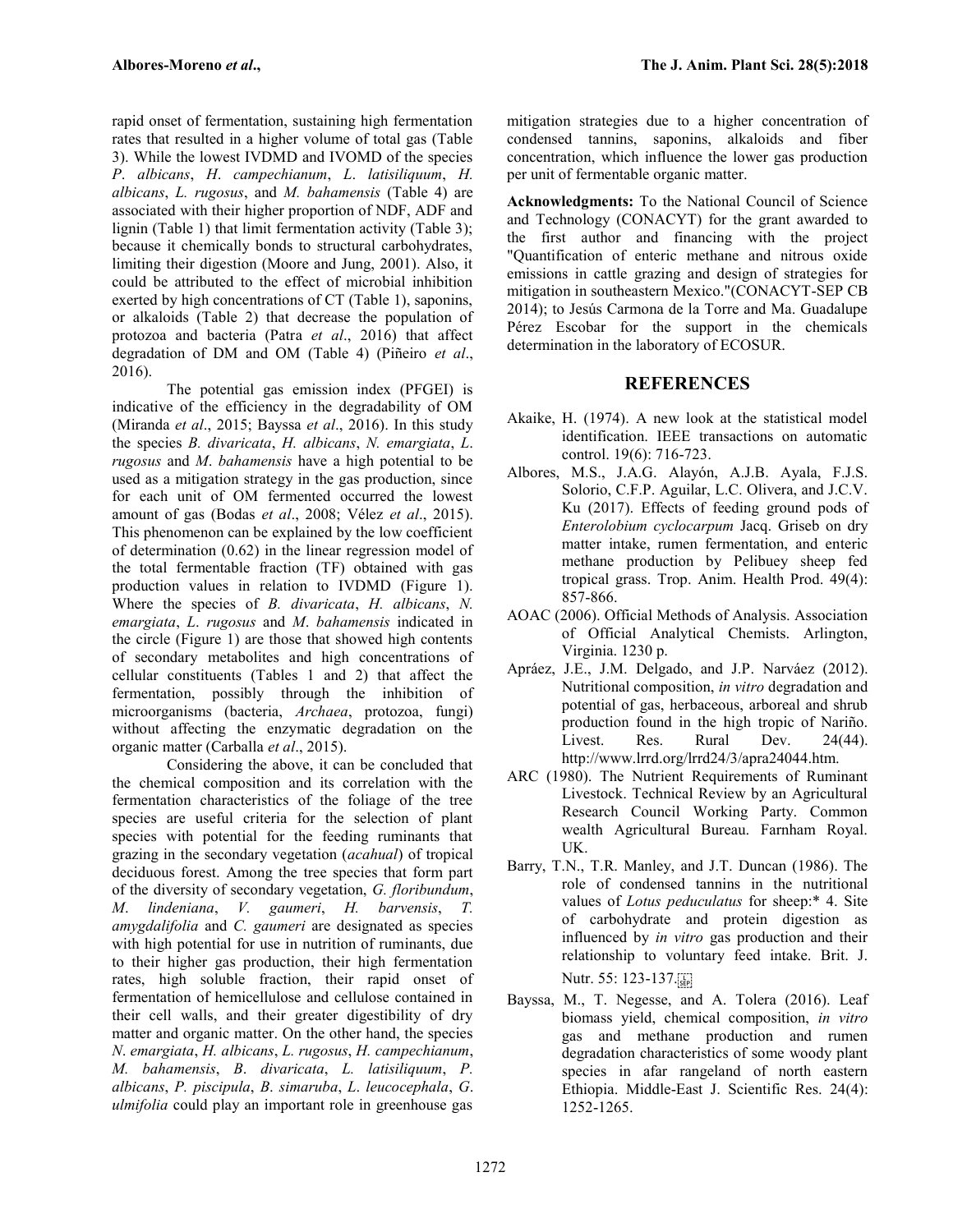- Bhatta, R., M. Saravanan, L. Baruah, K.T. Sampath, and C.S. Prasad (2013). Effect of plant secondary compounds on *in vitro* methane, ammonia production and ruminal protozoa population. J. Appl. Microbiol. 115: 455-465.
- Blümmel, M. and P. Lebzien (2001). Predicting ruminal microbial efficiencies of dairy rations by *in vitro* techniques. Livest. Prod. Sci. 68 (2-3): 107-117.
- Bodas, R., N. Prieto, G.R. García, S. Andrés, F.J. Giráldez, and S. López (2012). Manipulation of rumen fermentation and methane production with plant secondary metabolites. Anim. Feed Sci. Technol. 176 (1-4): 78-93.
- Bodas, R., S. Lopez, M. Fernandez, G.R. Garcia, A.B. Rodrıguez, R.J. Wallace, and J.S. González (2008). *In vitro* screening of the potential of numerous plant species as antimethanogenic feed additives for ruminants. Anim. Feed. Sci. Technol. 145(1-4): 245-258.
- Boufennara, S., S. Lopez, H. Bousseboua, R. Bodas, and L. Bouazza (2012). Chemical composition and digestibility of some browse plant species collected from Algerian arid rangelands. J. Agr. Res. 1: 88-98.
- Bueno, I.C.S., S.L.S. Cabral Filhoa, S.P. Gobboa, H. Louvandininb, D.M.S.S. Vittia, and A.L. Abdallaa (2005). Influence of inoculum source in a gas production method. Anim. Feed. Sci. Technol. 123(124): 95-105.
- Carballa, M., L. Regueiro, and J.M. Lema (2015). Microbial management of anaerobic digestion: exploiting the microbiome-functionality nexus. Current Opinion in Biotechnol. 33: 103-111.
- Chazdon, R.L. (2014). Second growth: The promise of tropical forest regeneration in an age of deforestation. 1st Ed. University of Chicago Press (USA). 429 p.
- Cheeke, P.R. (1994). A review of the functional and evolutionary roles of the liver in the detoxification of poisonous plants, with special reference to pyrrolizidine alkaloids. Vet. Human Toxicol. 36(3): 240-247.
- Dambe, L.M., K. Mogotsi, M. Odubeng, and O.E. Kgosikoma (2015). Nutritive value of some important indigenous livestock browse species in semiarid mixed Mopane bushveld, Botswana. Lives. Res. Rural Dev. 27(10). http://www.lrrd.org/lrrd27/10/mogo27209.htm.
- Elmasry, A.M.A, G.D. Mendoza, L.A. Miranda, G. Vázquez, A.Z.M. Salem, and P.A. Hernández (2016). Effects of types and doses of yeast on gas production and in vitro digestibility of diets containing maize (*Zea mays*) and lucerne (*Medicago sativa*) or oat hay. S. Afr. Anim. Scien. 46(4): 391-397.
- Flores, J.S. and I. Espejel (1994). Tipos de vegetación de la Península de Yucatán. (No. Y/581.61 E8/3).
- García, E. (1973). Modificación al sistema climático de Koppen. 1st Ed. Instituto de Geografía. UNAM (México). 246 p.
- Gasmi-Boubaker, A., C. Kayouli, and A. Buldgen (2005). *In vitro* gas production and its relationship to in situ disappearance and chemical composition of some Mediterranean browse species. Anim. Feed Sci. Technol. 123: 303-311.
- Girma, M., G. Animut, and G. Assefa (2015). Chemical composition and *in vitro* organic matter digestibility of major indigenous fodder trees and shrubs in Northeastern drylands of Ethiopia.<br>Livest. Res. Rural Dev. 27(2). Livest. Res. Rural Dev. 27(2). http://www.lrrd.org/lrrd27/2/girm27026.htm.
- Giuburuncă, M., A. Criste, D. Cocan, R. Constantinescu, C. Răducu, and V. Mireșan (2014). Effects of Plant Secondary Metabolites on Methane Production and Fermentation Parameters *in vitro* Ruminal Cultures. Anim. Sci. Biotechnol. 47(2): 78-82.
- Gómez, F.G.T (2017). Relación entre atributos estructurales y diversificación de la vegetación con los recursos alimenticios y la productividad de ganado bovino en condiciones de trópico subhúmedo. Doctorado. Tesis (inédito). Deptt. Salud y vida silvestre., Univ. UNAM., México.
- González, P.P.G., A.J.F.J. Torres, and C.C.A. Sandoval (2014). Adapting a bitecoding grid for small ruminants browsing a deciduous tropical forest. Trop. Subtrop. Agroecosyst. 17(1): 63-70.
- González, P.P.G., A.J.F.J. Torres, C.C.A. Sandoval, and G.J. Tun (2015). Feeding behavior of sheep and goats in a deciduous tropical forest during the dry season: The same menu consumed differently. Small Ruminant Res. 133: 128-134.
- González, R. M., M. Fondevila, A. B. Urdaneta, and Y. Newman (1998). *In vitro* gas production from buffel grass (*Cenchrus ciliaris* L.) fermentation in relation to the cutting interval, level of nitrogen fertilization and season of growth. Anim. Feed Sci. Technol. 72: 19-32.
- Greven, S. and T. Kneib (2010). On the behavior of marginal and conditional AIC in linear mixed models. Biometrika. 97(4): 773-789.
- Hartmann, T. (2007). From waste products to ecochemicals: fifty year's research of plant secondary metabolism methanogenesis in the rumen. Phytochemistry. 68(22-24): 2831-2846.
- Jansson, I. (2001). Hierarchical summer browsing by goats in the dry savanna of south-western Botswana. 1st Ed. Minor Field Studies; Swedish University. Upsala. Sweden. 28 p.
- Jolly, S. and A. Wallace (2007). Best Practice for Production Feeding of Lambs: A Review of the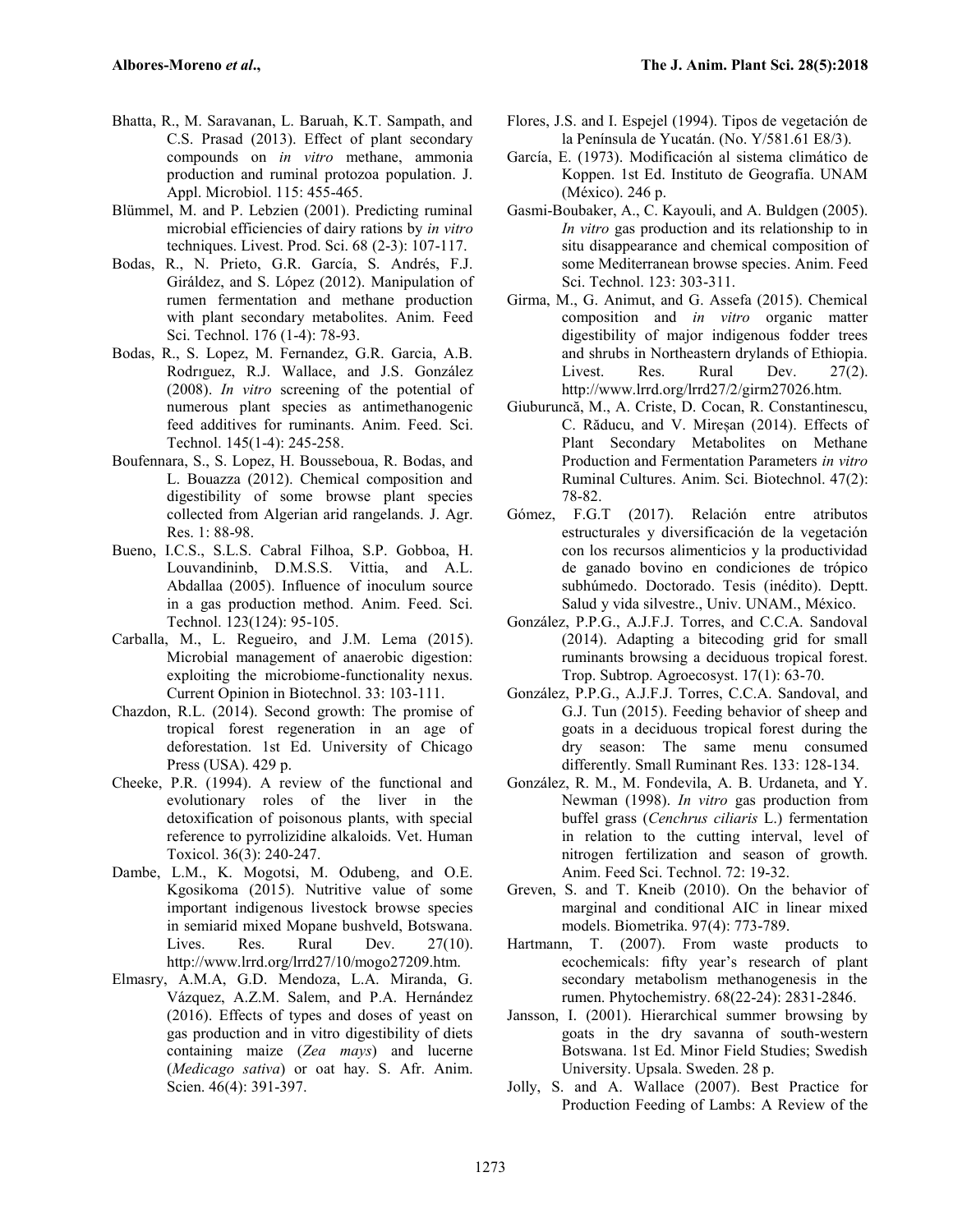Literature. Meat and Livestock Australia Limited. North Sydney. NSW. 2059.

- Kamra, D.N., N. Agarwal, and L.C. Chaudhary (2015). Manipulation of rumen microbial ecosystem for reducing enteric methane emission in Livestock. 1st Ed. En Climate Change Impact on Livestock: Adaptation and Mitigation. Springer, New Delhi. 255-272 p.
- Kibon, A. and E.R. Ørskov (1993). The use of degradation characteristics of browse plants to predict intake and digestibility by goats. Anim. Prod. 57: 247-251.
- Krishnamoorthy, U., C. Rymer, and P.H. Robinson (2005). The *in vitro* gas production technique: limitations and opportunities. Anim. Feed Sci. Technol. 123(124): 1-7.
- Ku, V.J.C., A.L. Ramiro, F.G. Jiménez, G.J.A Alayon, and C.L. Ramírez (1999). Árboles y arbustos para la producción animal en el trópico mexicano. Agroforesteria para la Producción Animal en América Latina: Memorias. In Estudio Produccion y Sanidad Animal. FAO. 231-258 p.
- Kumar, R. and M. Sing (1984). Tannins: their adverse role in ruminant nutrition. J. Agr. Food Chem. 32(3): 447-453.
- López, P.D., A.O. Castillo, C.J. Zavala, and T.H. Hernández (2014). Estructura y composición florística de la vegetación secundaria en tres regiones de la Sierra Norte de Chiapas, México. Polibotánica. 37: 1-23.
- Makkar, H.P., P. Siddhuraju, K. Becker, P. Siddhuraju, and K Becker (2007). Plant secondary metabolites. Methods Mol. Biol. 393:1-122.
- Makkar, H.P.S., B. Singh, and S.S. Negi (1989). Relationship of rumen degradability with microbial colonization, cell wall constituents and tannin levels in some tree leaves. Anim. Product. 49: 299-303.
- Malézieux, E. (2012). Designing cropping systems from nature. Agron. Sustain. Dev. 32 (1): 15-29.
- Martello, R. and N.R. Farnsworth (1962). Observations on the Sensitivity of Several Common Alkaloid Precipitating Reagents. Lloydia. 25 (3): 176.
- Mayouf, R. and F. Arbouche (2015). Seasonal variations in the chemical composition and nutritional characteristics of three pastoral species from Algerian arid rangelands. Livest. Res. Rural Dev. 27(42). http://www.lrrd.org/lrrd27/3/mayo27042.html.
- Menke, K.H. and H. Steingass (1988). Estimation of the energetic feed value obtained from chemical analysis and *in vitro* gas production using rumen fluid. Anim. Res. Dev. 28: 7-55.
- Miranda, F. y X. E., Hernández (1963). Los tipos de vegetación de México y su clasificación. Boletín de la Sociedad Botánica de México. 28: 29-179.
- Miranda, R.L.A., M.P. Vázquez, M.R. Améndola, G.L. Sandoval, y O.R. González (2015). Cuantificación de las fracciones fermentables de alfalfa y tuna por la técnica de producción de gas. XXIV Congreso de la Asociación Latinoamericana de Producción Animal. Puerto Varas, Chile. 575 p.
- Monforte, B.G.E., C.C.A. Sandoval, A.L. Ramírez, and L.C.M. Capetillo (2005). Defaunating capacity of tropical fodder trees: Effects of polyethylene glycol and its relationship to *in vitro* gas production. Anim. Feed Sci. Technol. 123:313- 327.
- Montgomery, D.C. (2012). Design and Analysis of Experiments. Eighth Edition, Wiley and Sons; New Jersey, USA. 752 p.
- Moore, K.J. and H.J.G. Jung (2001). Lignin and fiber digestion. J. Range Manag. 54: 420-430.
- Nahed, T.J., A.P. Valdivieso, R.J. Aguilar, J.C. Cámara, and D.C. Grande (2013). Silvopastoral systems with traditional management in southeastern Mexico: a prototype of livestock agroforestry for cleaner production. J. cleaner product. 57: 266- 279.
- Norton, B.W. (1982). Difference between species in forage quality. J. B. Hacker (ed.). Nutritional limits to animal production from pastures. Proc. Of an international symposium held at St. Luice, Queens land, Australia. Common Wealth Agricultural Bureaus. UK. 89-110 p.
- NRC (2016). Nutrient Requirements of Beef Cattle: Eighth Revised Edition. The National Academies Press. Washington, DC (USA). DOI: https://doi.org/10.17226/19014.
- Nsahlai, I.V., D.E.K.A. Siaw, and N.N. Uminna (1995). Inter-relationships between chemical constituents, rumen dry matter and nitrogen degradability in fresh leaves of multipurpose trees. J. Sci. Food Agr. 69(2): 235-246.
- Odedire, J.A. and O.J. Babayemi (2008). Comparative studies on the yield and chemical composition of *Panicum maximum* and *Andropogon gayanus* as influenced by Tephrosia can did and *Leucaena leucocephala*. Livest. Res. Rural Dev. 20. http://www.lrrd.org/lrrd20/2/oded20027.htm.
- Orskov, E.R. (1982). Protein Nutrition in Ruminants. Academic Press, London. UK.
- Osuga, I.M., S.A. Abdulrazak, T. Ichinohe, J.D. Ondiek, and T. Fujihara (2006). Degradation characteristics and tannin bioassays of some browse forage from Kenyan during the dry season. Anim. Sci. J. 77(4): 414-421.